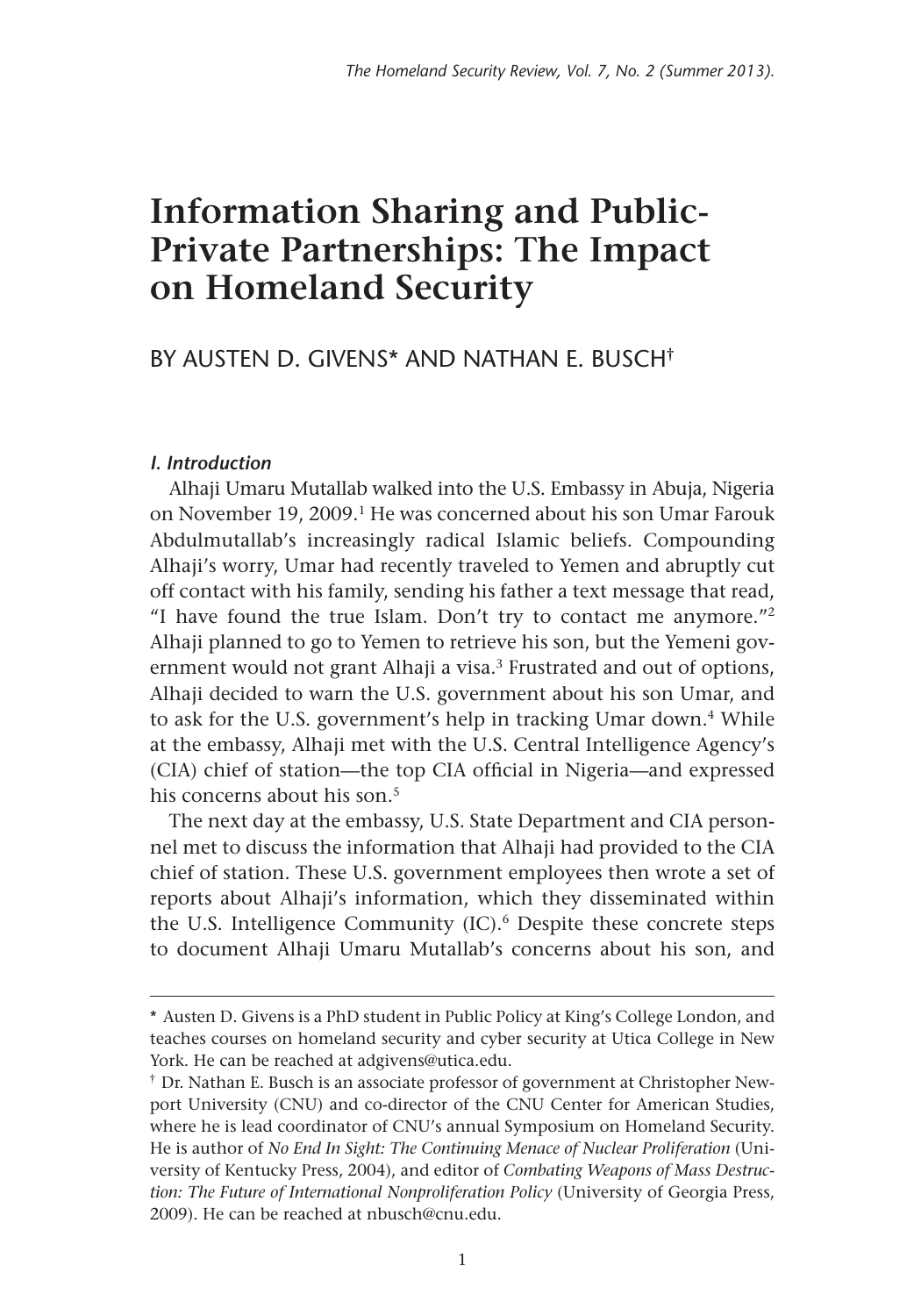despite the possibility of Umar's links to Islamic extremists, Umar's name was not placed on a no-fly list or transportation watch list.

Just over a month later on Christmas Day 2009, Alhaji's son, Umar Farouk Abdulmutallab, boarded Northwest Airlines Flight 253 in Amsterdam, the Netherlands, bound for Detroit, Michigan. 289 people were on the plane. Umar carried his own passport, in his own name, which contained an official U.S. Visa—previously issued by the U.S. State Department in 2008.<sup>7</sup> He had paid for his ticket in cash, and he did not check any luggage.<sup>8</sup> Umar had passed through multiple layers of airport security in Amsterdam, all the while concealing a mixture of high explosives in his underwear. He planned to detonate the explosives on Flight 253 by using a syringe to inject a special liquid into them, which would set off a chemical reaction, triggering a violent explosion.<sup>9</sup> And as the plane approached Detroit, Umar injected the special liquid into the explosives inside his underwear. First there was a "pop" sound, like a firecracker.<sup>10</sup> But the explosives did not detonate properly. Instead, Umar's blanket, pants, and underwear caught fire.<sup>11</sup> A passenger on the flight leapt up to extinguish the flames, and then worked with crew members to restrain Umar so that the pilots could safely land the plane.<sup>12</sup>

Although in recent years there have been great advances in publicprivate sector information sharing for homeland security, the Underwear bomber plot demonstrates that the basic challenge of sharing information that is timely, accurate, and actionable persists. This article identifies and addresses several of the ongoing difficulties affiliated with information sharing between public and private sector partners and the subsequent impact of these difficulties on homeland security. As we will see, today public and private sector partners encounter challenges with inadequate trust between one another, difficulties in effectively filtering and processing a huge amount of incoming information, and problems with low quality of information. Public and private sector partners must deliberately seek to address these difficulties in order to bolster public-private sector information sharing.

The Underwear bomber plot occurred over eight years after the September 11<sup>th</sup>, 2001 terrorist attacks. Yet the parallels between the information sharing failures of 9/11 and the information sharing failures of the Underwear bomber plot are striking. The 9/11 Commission notes that in the lead-up to the 9/11 attacks, U.S. government agencies did not exchange bits of information in their possession, and these same bits of information, if properly integrated and analyzed, would have pointed toward an imminent terrorist attack upon the United States.<sup>13</sup> In advance of the Abdulmutallab bombing plot, multiple U.S. government agencies also had access to pieces of information which, when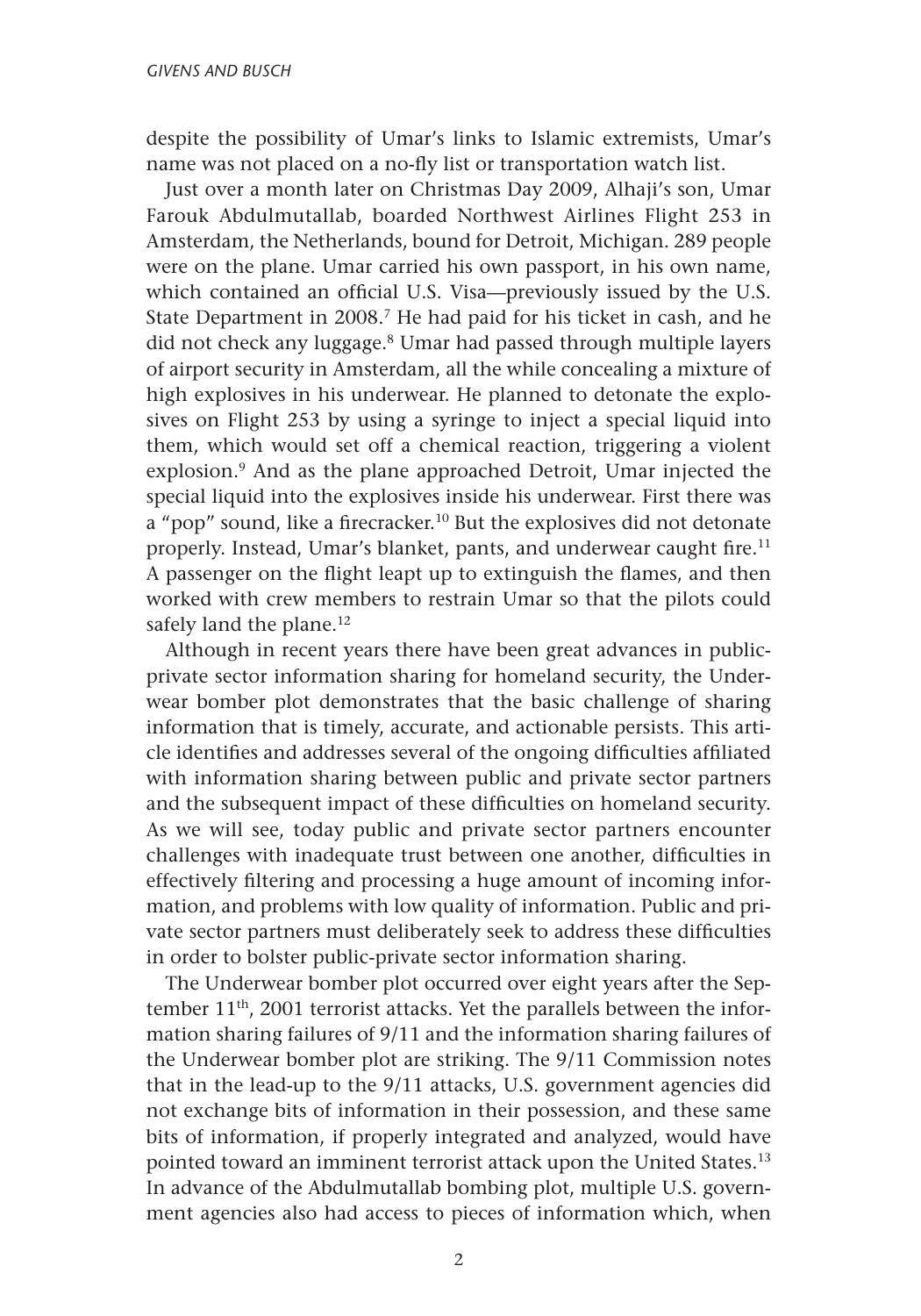aggregated and analyzed, should have led them to place Abdulmutallab on a no-fly list. Yet that did not happen. Moreover, like the 9/11 attacks, U.S. government officials did not effectively communicate with private sector commercial airlines about the potential threat that certain individuals posed, in the former case, nineteen would-be hijackers, and in the latter case, Abdulmutallab himself.

There is, however, a fundamental difference between the information sharing failures in the Abdulmutallab case and the information sharing failures of 9/11. Unlike in 2001, when effective information sharing was more limited, today government is awash in duplicative, overlapping information sharing programs, tools, and initiatives. To alleviate the information sharing problems that failed to prevent the 9/11 attacks the Information Sharing Environment (ISE) was created to streamline and facilitate information sharing across the federal government. The ISE program has achieved significant success. For example, the ISE Program Manager notes that many of the 70+ fusion centers nationwide are sharing local-level suspicious activity reports with other local, state, and federal agencies.<sup>14</sup> The U.S. Department of Homeland Security established its own office of Intelligence and Analysis, which took its place alongside the other 15 member agencies of the IC.15 DHS now has plans to set up its own internal fusion center, with the goal of centralizing information from DHS' component agencies.16 The National Counterterrorism Center (NCTC) was launched after 9/11 to centralize analysis of terrorism-related information from across the federal government.<sup>17</sup> Both public and private sector homeland security analysts are bombarded with information bulletins, alerts, memoranda, and reports each day. While on the surface it might appear that 9/11-era information sharing problems are solved, the Abdulmutallab case demonstrates that serious problems still exist.

In fact, in this article we argue that the efforts to correct the information sharing failures of 9/11 have not alleviated a trust deficit that exists between the public and private sector. Moreover, the changes following September 11th have also inadvertently created new information sharing problems, including information overload for homeland security analysts and a decline in information quality. The challenge for public-private partnerships in homeland security now is to build cross-sector trust, control the flow of information, and manage information quality for decision-makers in government and business.

The article proceeds in four parts. The first part explains why information sharing is necessary for homeland security in general. In the second part, we describe how a lack of trust, information overload, and low-quality information hinder information sharing within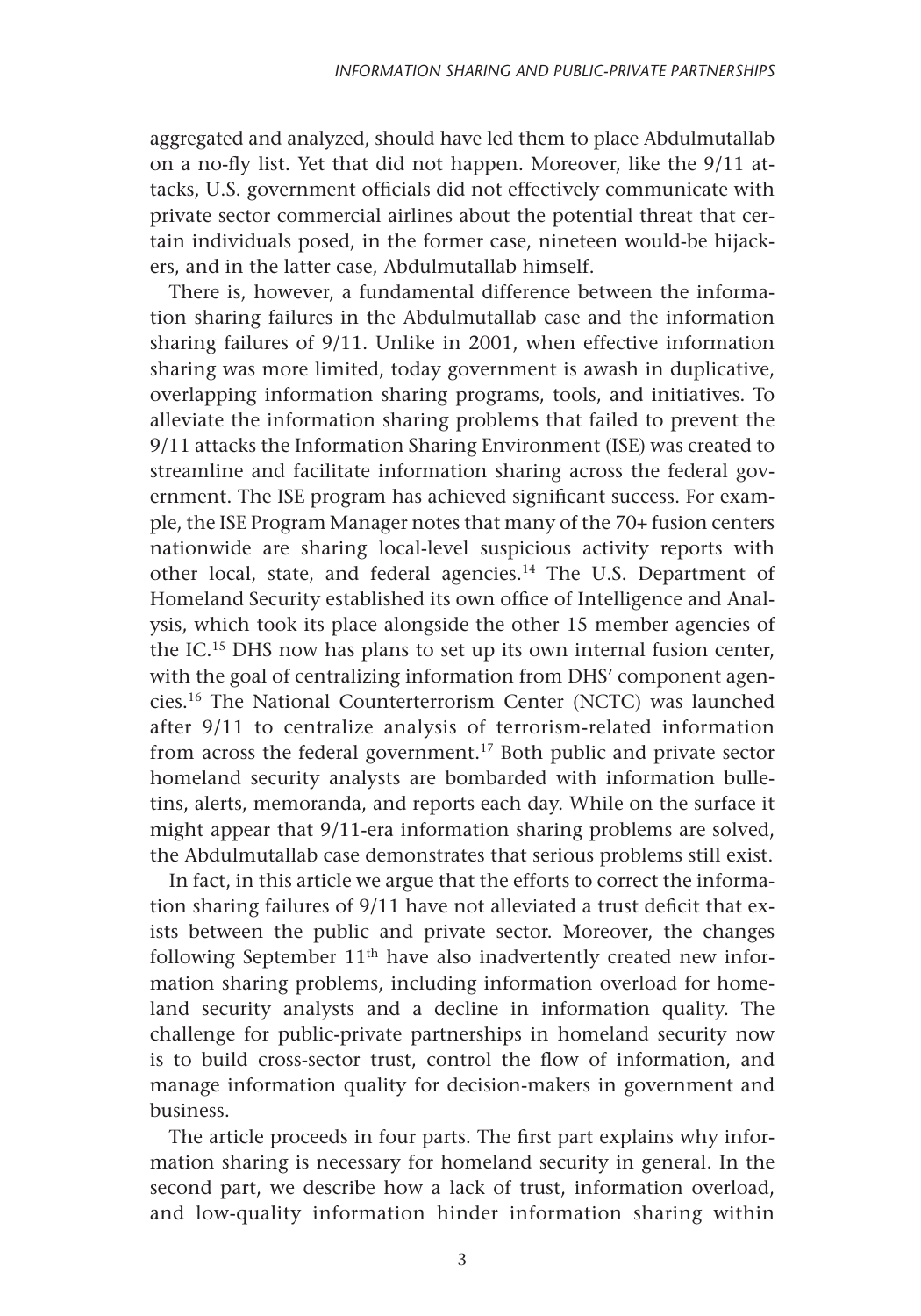government entities and between the public and private sectors. We then explain how public-private partnerships can help provide solutions to these difficulties by building trust between government and businesses, managing the information deluge, and improving information quality. The article concludes with a set of policy recommendations for government and businesses to address today's information sharing challenges.

### *II. Why Information Sharing Is Necessary For Homeland Security*

Information sharing is important for homeland security because public sector decision-makers can use this data to make more wellinformed, and ostensibly better, decisions. Information sharing is much more than just intelligence sharing. Schedules, bureaucratic processes and goals, individual agency and office plans, resource lists, and interpersonal communication all help policymakers to do their jobs more effectively. A lack of information exchange, or low-quality information exchange, can undermine national security by weakening precautions against conventional attack, terrorism, espionage, natural disasters, or other threats. For example, U.S. Immigration and Customs Enforcement needs to share information with U.S. Customs and Border Protection—both of which fall under the umbrella of the U.S. Department of Homeland Security—because their missions are complementary and they each deal with similar threats and challenges. The need for effective information sharing also transcends government departments. For instance, the Central Intelligence Agency (CIA) may need information on satellite orbits from the National Aeronautical and Space Administration (NASA) and National Geospatial Intelligence Agency (NGA). In this way federal agencies collaborate through information exchange, which ultimately helps to achieve homeland security objectives.

Beyond information sharing among federal agencies and departments, homeland security data routinely passes horizontally among businesses and government agencies, as well as vertically among the local, state, and federal levels of government. In New York City, the NYPD Shield program exemplifies public-private sector information as well as vertical information sharing. NYPD Shield enlists local business owners to be the "eyes and ears" of the NYPD in identifying potential terrorist threats. The program encourages business owners and employees to report suspicious activity to the NYPD because these private sector employees are familiar with what may be unusual or out of place in their facilities or neighborhoods.<sup>18</sup>

In exchange for their cooperation in the program, the NYPD gives business owners special access to NYPD intelligence or threat briefings,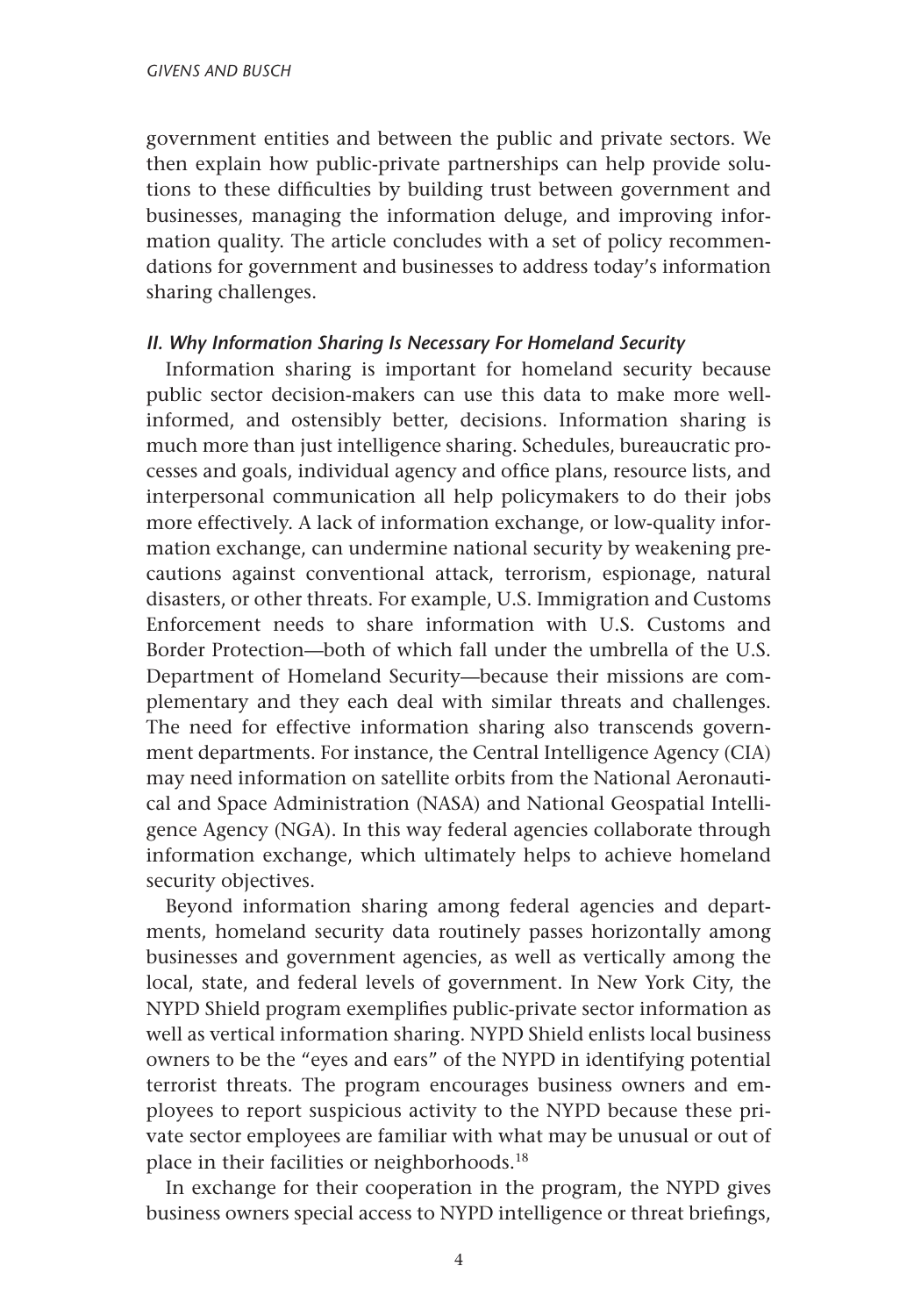business owners can confer with local NYPD precinct counterterrorism coordinators, and they receive alert email messages from the NYPD.19 Since New York City is under constant threat of terrorist attacks, the NYPD maintains a close working relationship with state level agencies, including the New York State Police and New York State Division of Homeland Security and Emergency Services.<sup>20</sup> And both of these statelevel agencies regularly communicate with federal law enforcement agencies like the Federal Bureau of Investigation (FBI). Thus it is entirely possible for a suspicious activity report from a Brooklyn police precinct to go through the NYPD, on to the state level of government, and then to the federal level of government. This type of vertical information sharing now occurs on a regular basis. But since 9/11, it is increasingly clear that vertical information sharing is not enough to achieve homeland security objectives. To protect the nation, government and businesses must exchange information with one another, too.

Government agencies and firms share information during disasters. Recent large-scale incidents in the United States illustrate the indispensable role of this public-private sector information sharing, for it facilitates effective disaster response coordination. As local, state, and federal agencies fanned out across New Orleans after Hurricane Katrina, Wal-Mart efficiently delivered tons of relief supplies to area residents.<sup>21</sup> But Wal-Mart also needed assistance in protecting its New Orleans area stores from looters. As a result, Wal-Mart negotiated with local law enforcement officials, and agreed to provide them with supplies in exchange for protection from looters.<sup>22</sup> In this case information sharing between Wal-Mart and law enforcement officials helped to provide needed goods for first responders, and also helped Wal-Mart to be more effective in distributing relief supplies to disaster survivors.

Home Depot quickly re-opened its Joplin, Missouri store in 2011 after a powerful tornado leveled most of the city. The store served as an important source of construction materials for emergency workers.<sup>23</sup> The Federal Emergency Management Agency (FEMA) and Home Depot shared information with one another about community post-disaster needs, and made arrangements to set up a FEMA information center inside the Joplin Home Depot store. The FEMA information center served to answer area residents' questions about rebuilding.<sup>24</sup> In this way, information exchange between FEMA and Home Depot met both public and private sector interests. FEMA provided information to area disaster survivors, helping to achieve its own organizational objectives. Home Depot benefited from locating the FEMA information center inside its store, because this co-location could draw more area residents to the store itself, potentially boosting sales. These examples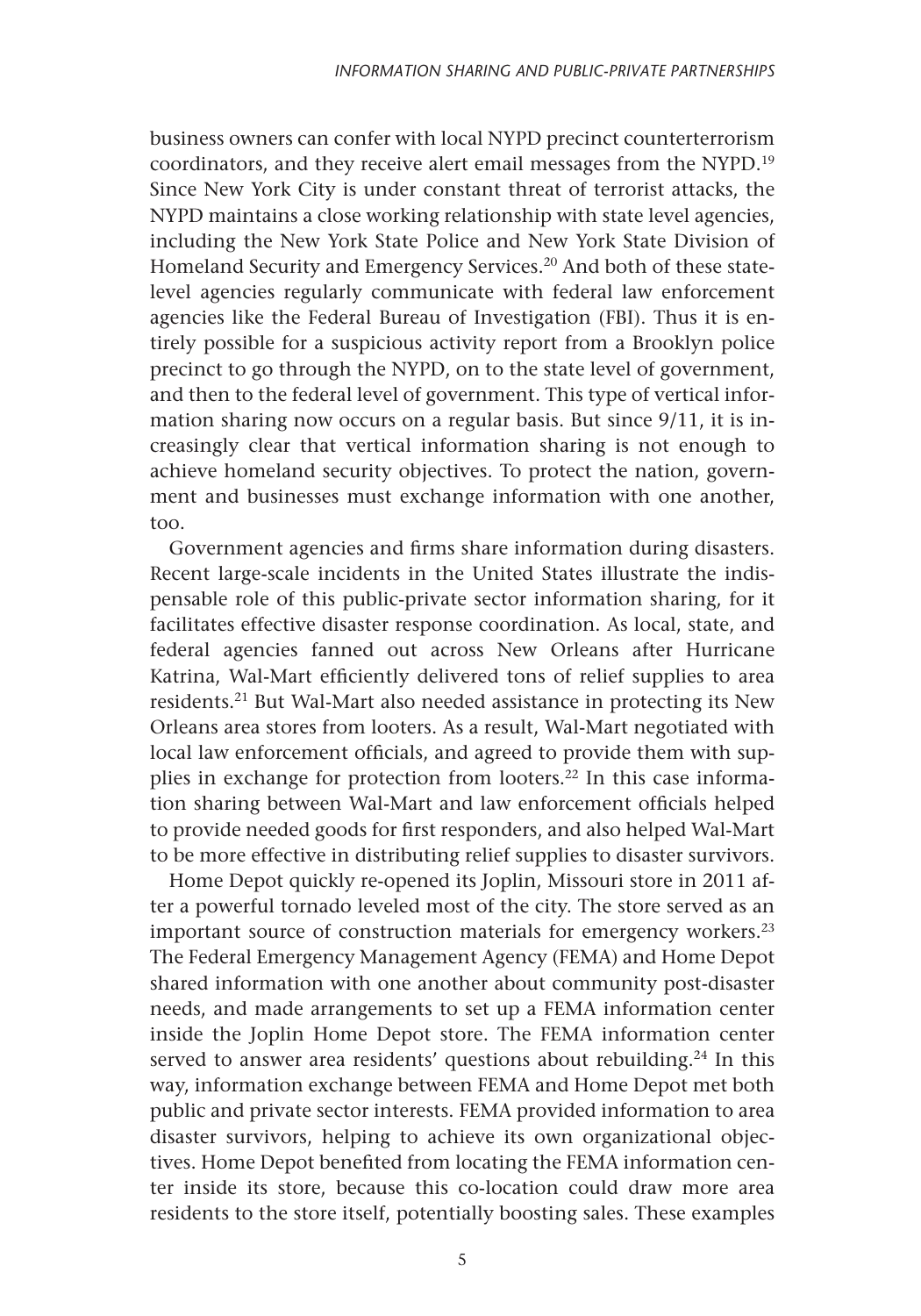demonstrate that when firms and government agencies share information, it enhances disaster relief efforts. This improved coordination can help to save lives and property in disaster-affected areas.

To be sure, information sharing for homeland security is happening within government and between businesses and government. Many of the fundamental information sharing problems that preceded 9/11 have been reduced or eliminated.<sup>25</sup> But new problems of low trust between the public and private sector, information overload, and lowquality information demonstrate that much important work remains.

### *III. Current Challenges With Information Sharing For Homeland Security*

#### **A. Lack Of Trust Between The Public And Private Sectors**

The 9/11 Commission notes that the single biggest impediment to information sharing is human or systemic resistance to information sharing.26 One of the biggest reasons for this resistance is a lack of trust.27 Poor information sharing can damage trust. Similarly, damaged trust impedes information sharing; it is a classic example of a vicious circle. Without trust, communication becomes limited. This limited communication can delay important decisions, because both sectors cannot be certain that their efforts will be unified; they risk acting against one another's interests rather than working toward common objectives. Human lives, property, and the environment are ultimately put at risk because of this lack of trust between sectors.

The federal government has taken several steps to address the trust deficits that hampered information sharing prior to the 9/11 attacks. The ISE, which we discussed earlier, was created to build trusting relationships among government and non-government partners.<sup>28</sup> In its 2008 *Information Sharing Strategy*, DHS recognizes that it must cultivate trusting relationships with government agencies at all levels, as well as the private sector.<sup>29</sup> Today scholars outside government have also proposed new methods to improve trust between agencies so as to facilitate information sharing.30

But concerns about trust persist between the public and private sectors—and for good reason. Government may be concerned about disclosure of classified information—whether accidental or deliberate and share lower-quality information with businesses to ameliorate these concerns. Similarly, businesses may be concerned about their own proprietary information being disclosed in public.<sup>31</sup> Trade secrets could leak to the media. Competitors could steal a firm's secrets. Confidential data could be introduced in court for civil or criminal matters. Government agencies could even seize upon discrepancies in company data, using them as a pretext to enforce certain business regulations.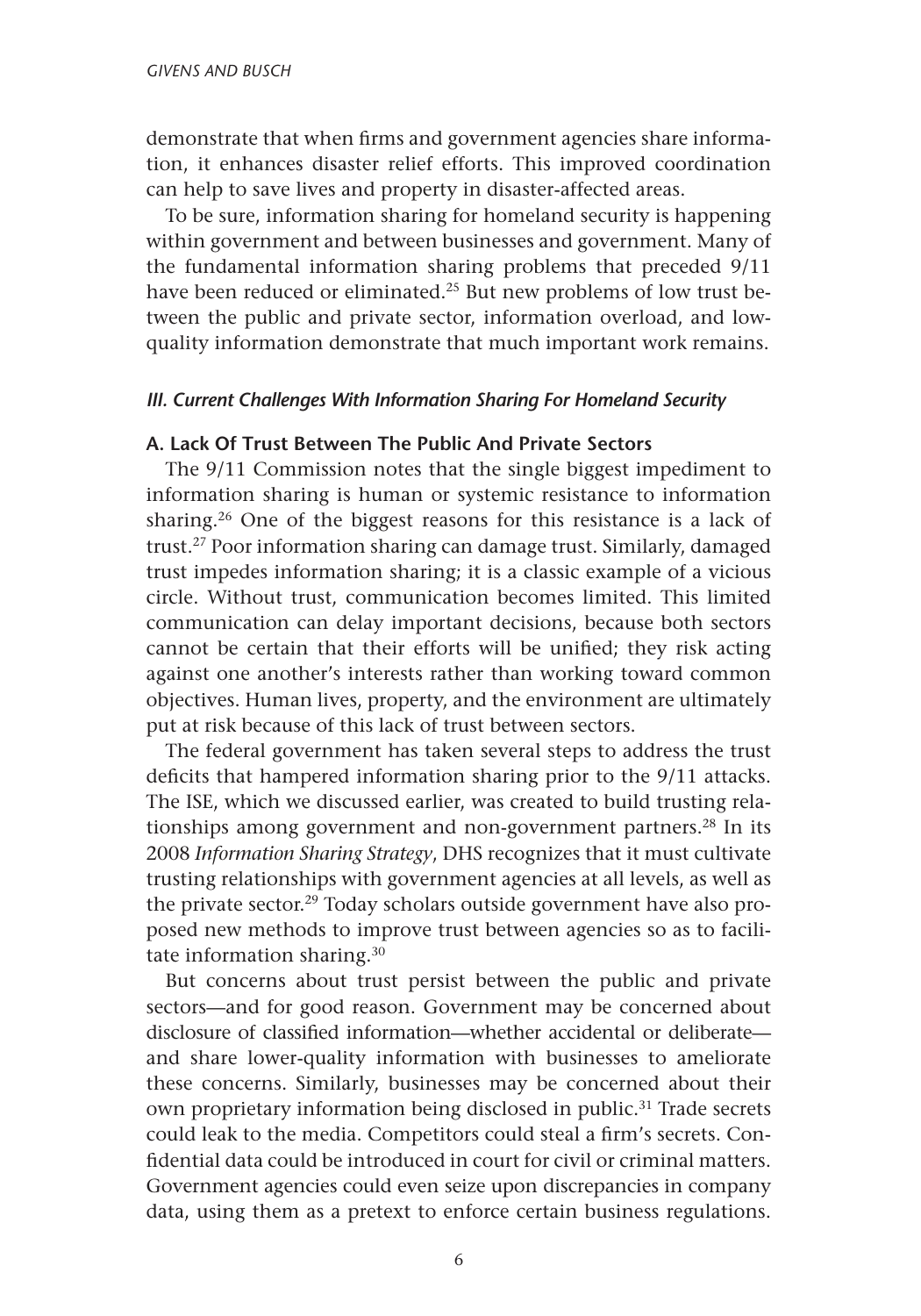Given these concerns, the private sector may only share low-quality information with government, for doing so eliminates the chances of government disclosing trade secrets, competitors benefiting from leaked information, or firms having their own information used against them in civil or criminal litigation. Moreover, firms avoid being hauled into regulatory compliance hearings based upon information they provided to the government for homeland security purposes. While this reluctance to share information is understandable, it hampers homeland security efforts, because both the public and private sector are forced to operate with less than optimal amounts of data.

### **B. Information Overload**

In light of the information sharing problems described above, the U.S. government has taken steps to boost homeland security information sharing. For example, DHS created the Homeland Security Data Network (HSDN) and Homeland Security Information Network (HSIN)—online portals for exchange of sensitive-but-unclassified and classified information alike.<sup>32</sup> SIPRNet, the Department of Defense's classified information sharing network, is now linked to HSDN, making classified defense information available to state-level fusion center analysts with security clearances.<sup>33</sup> Moreover, DHS produced Lessons Learned Information Sharing (llis.gov), an online repository for best practices in homeland security and emergency management.<sup>34</sup> The IC rolled out Intellipedia—a classified intelligence sharing tool with the look and feel of the online encyclopedia Wikipedia—as well as A-Space, a networking and information exchange website for intelligence analysts.35 Other tools that pre-date 9/11, such as the FBI's Law Enforcement Online (LEO), are still used by practitioners in the field.<sup>36</sup> Moreover, conventional methods of information exchange—telephone calls, emails, and meetings—are now easier through advancements in smartphones and online video conferencing.

Yet these efforts to improve information sharing, while beneficial in theory, may have actually created new information sharing problems. One study from 2009 suggests that analysts are frustrated—and overwhelmed—by the amount of information sharing that's happening now. For example, one of the study's respondents points out that there is not a clear consensus on what information sharing actually *is*: "[Information sharing means] *every little bit of information about everything that has to do with day-to-day crises to doom-and-gloom…all day, everyday,*  without filter."<sup>37</sup> Other practitioners note that the information being shared is vague, of little value, and often flows in only one direction, i.e. toward the federal government.<sup>38</sup> Moreover, the ever-important feedback loop, in which the information receiver conveys to the information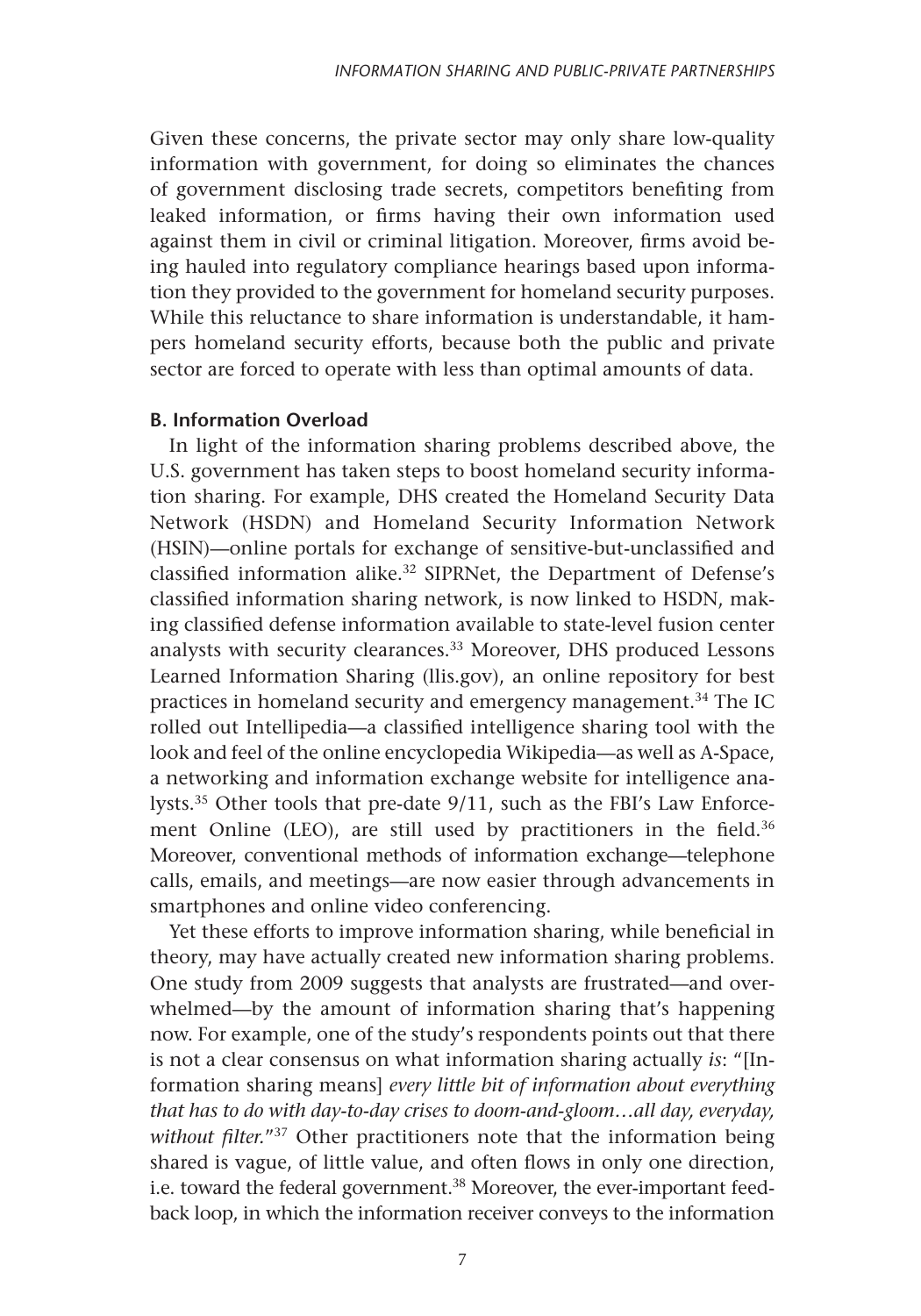sender how beneficial the information was, appears to be at best broken, at worst, non-existent.39

The Umar Farouk Abdulmutallab case highlights these ongoing problems of information overload in homeland security today. Multiple government entities—the CIA, U.S. State Department, and NCTC had access to separate pieces of information about Abdulmutallab – a ticket paid for in cash, a warning to the CIA about links to Islamic extremists, and multiple reports entered into government databases.<sup>40</sup> Moreover, Northwest Airlines—a private sector entity—had basic information about Abdulmutallab's ticket purchase, lack of checked baggage, and passport number. With the benefit of hindsight, these data points should have stood out to homeland security analysts, and prompted several U.S. government agencies to take actions that would have prevented Abdulmutallab from boarding flight 253. So what went wrong?

The U.S. Senate Select Committee on Intelligence (SSCI) studied the failed Underwear bombing, and the SSCI's findings show that information overload had a detrimental effect on intelligence analysis, leading to analytical oversights. The SSCI identified 14 distinct points of human, technical, or systemic failure that permitted Abdulmutallab to board the flight and attempt to bring it down.<sup>41</sup> These data points are remarkable in that they echo many of the same types of intelligence failures from 9/11; information was not properly disseminated, there was a failure to "connect the dots," and Abdulmutallab's visa was not revoked.42 Perhaps most importantly, the SSCI found numerous instances of information overload. First, analysts across the IC were unable to handle multiple analytical priorities at once. At the time of the failed Underwear bombing, the IC was primarily focused on collecting and analyzing information about Al-Qaeda activities in Yemen, and not information about Al-Qaeda threats to the U.S homeland.<sup>43</sup> Second, there appears to have been a backlog of unanalyzed intelligence about Abdulmutallab at the National Security Agency (NSA).<sup>44</sup> In theory, had the NSA analyzed this backlog of intelligence about Abdulmutallab, then it might have provided stronger evidence for homeland security officials to place Abdulmutallab on a no-fly list. Third, the NCTC lacked the resources to process and integrate disparate pieces of intelligence about Abdulmutallab.<sup>45</sup> Each of these findings suggests that there was too much information for IC analysts to process, and insufficient resources to do so effectively.

Is the high volume of homeland security information sharing making people safer or not? Admittedly, it is difficult to prove a negative here; we cannot know how safe we would be if we were *not* taking these steps. But practitioners have suggested that, despite many positive

8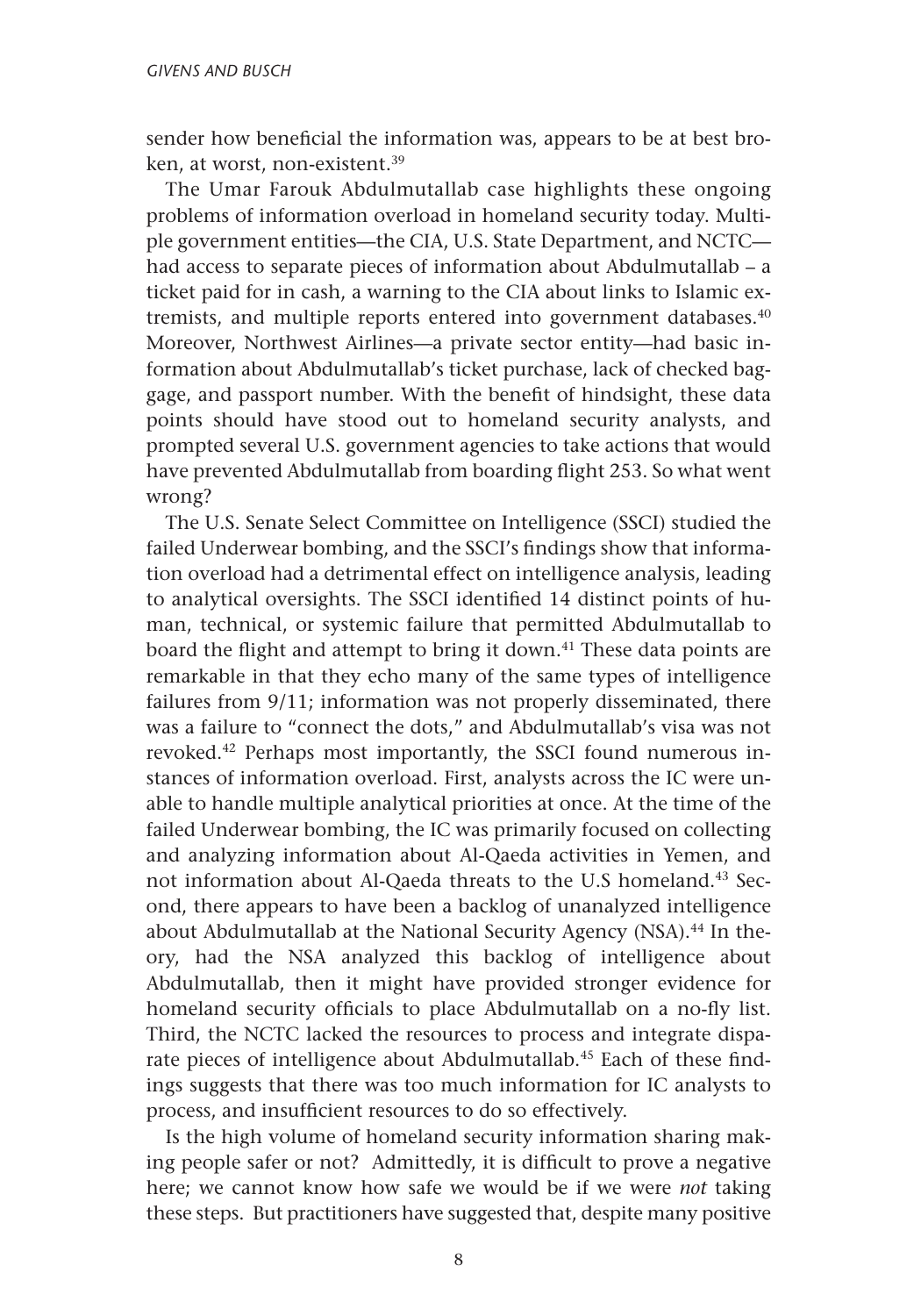steps that were taken to improve homeland security information sharing after 9/11, these changes are not achieving the successes that were hoped for.<sup>46</sup> Practitioners' perceptions of effectiveness matter a great deal. Because they are the ones who use this information, they are in the best position to evaluate the state of information sharing. If practitioners do not view these new information resources as helpful, they are less likely to use them.

### **C. Low-Quality Information**

An increasingly widespread practitioner complaint about information sharing for homeland security is that the information itself is vague, dated, unreliable, and not actionable. This hinders analysts, because they are less able to make sense of the information, and it encumbers policymakers, who are presented with low-quality data that is not helpful for them in making decisions. In a 2009 study of homeland security officials, one practitioner framed the problem in blunt terms: "There's a very fine line between information and s\*\*t, and I think what we see a lot of times is that everybody's swapping s\*\*t.'"<sup>47</sup> This low-quality information problem holds true in many homeland security sub-disciplines, from law enforcement, to emergency management, to critical infrastructure protection, to cyber security.

### *1. Low-Quality Information In Law Enforcement*

In policing there is an ongoing need for information sharing for criminal intelligence purposes; that is, developing information about criminals that can potentially be used later in prosecutions. Moreover, there is a general, everyday need for information to be shared about vehicles, individuals, properties, and so forth. Yet incomplete or duplicative information often makes its way into law enforcement databases, diluting the quality of information that can be shared.

For example, two entries in a database may actually refer to the same person, but because of a misspelled name, future updates to those database entries become split between the two database entries. This same problem can emerge in the use of numbers in databases. To illustrate this, let us assume that John Doe is arrested for loitering, and tells the arresting police officer that his birthdate is November 4, 1974. If the police officer searches a database for John Doe using only Doe's birthdate, and the police officer inadvertently modifies a digit—say he types November 5, 1974 rather than November 4, 1974—then the police officer's search will come up empty, even though John Doe is already in the database under his correct birthdate of November 4, 1974.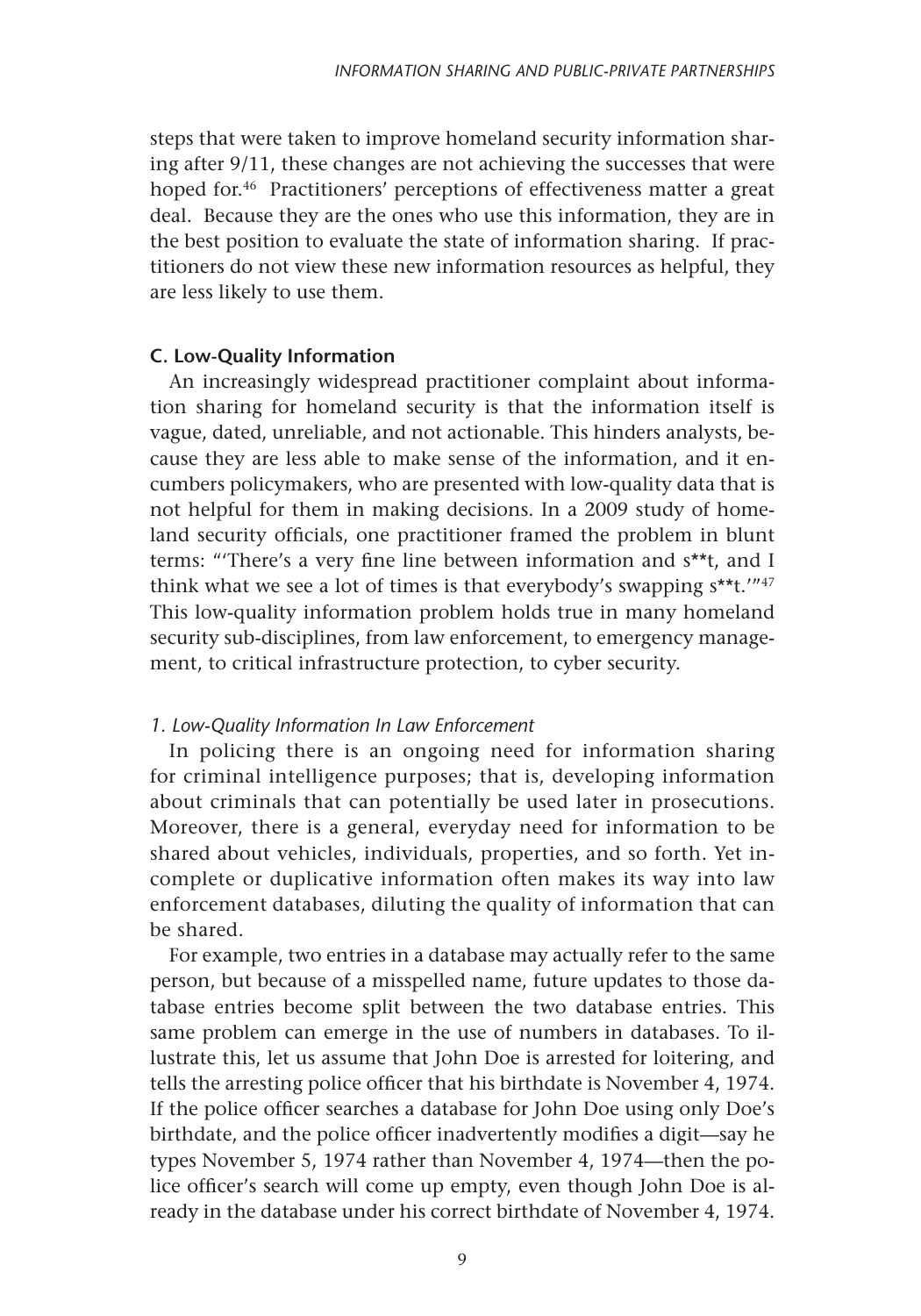The rise in criminal intelligence about persons whose names do not use characters from the Latin alphabet (i.e. a, b, c, d) further complicates this issue. For example, in Arabic, the name Mohammed is consistently spelled:

مَدَمَّد

By contrast, this name can be spelled any number of ways in English: Mohamed, Mohammed, Mohamad, Muhammad, and so on. Because of these differences in spelling, a police officer running a database check on "Mohammed" may turn up nothing at all, because "Mohammed" is actually listed in the database under "Muhammad" or "Mohamed"—a different spelling.<sup>48</sup> These inconsistent spellings can cause confusion both in data entry and data searches, because police officials may input or search for non-Latin character names in an inconsistent way.

The issue of sharing poor quality information now cuts across numerous homeland security-oriented law enforcement agencies. Personally identifiable information (PII) refers to data that can be used to identify a distinct person. Examples of PII include birthdates, addresses, and social security numbers. The FBI is restricted in the types of PII it can share internally, let alone with other law enforcement agencies.<sup>49</sup> This means that the quality and specificity of information that the FBI shares internally and externally is less than ideal. U.S. Customs and Border Protection maintains 17 distinct databases of information on foreign nationals, making database checks cumbersome and information sharing difficult.<sup>50</sup> And in law enforcement agencies at all levels of government, there is still an underlying cultural resistance to sharing information, complicating this issue even more.<sup>51</sup>

Apart from this inter-governmental information sharing, there is frustration between the public and private sectors about the quality of law enforcement information currently being shared. Part of this frustration is rooted in professional prejudices. Some government law enforcement officials view private security officials as less trained, less qualified, and less competent than their public sector law enforcement colleagues.<sup>52</sup> Some private sector security officers feel police lack full understanding of private security officers' roles, are indifferent to private security officers, and have an elitist attitude toward private security officers.<sup>53</sup> While these perceptions are not necessarily shared by all police or all private security officials, they create tense conditions that are not conducive to sharing high quality information. On the contrary, they reinforce attitudes of mistrust, suspicion, and even hostility.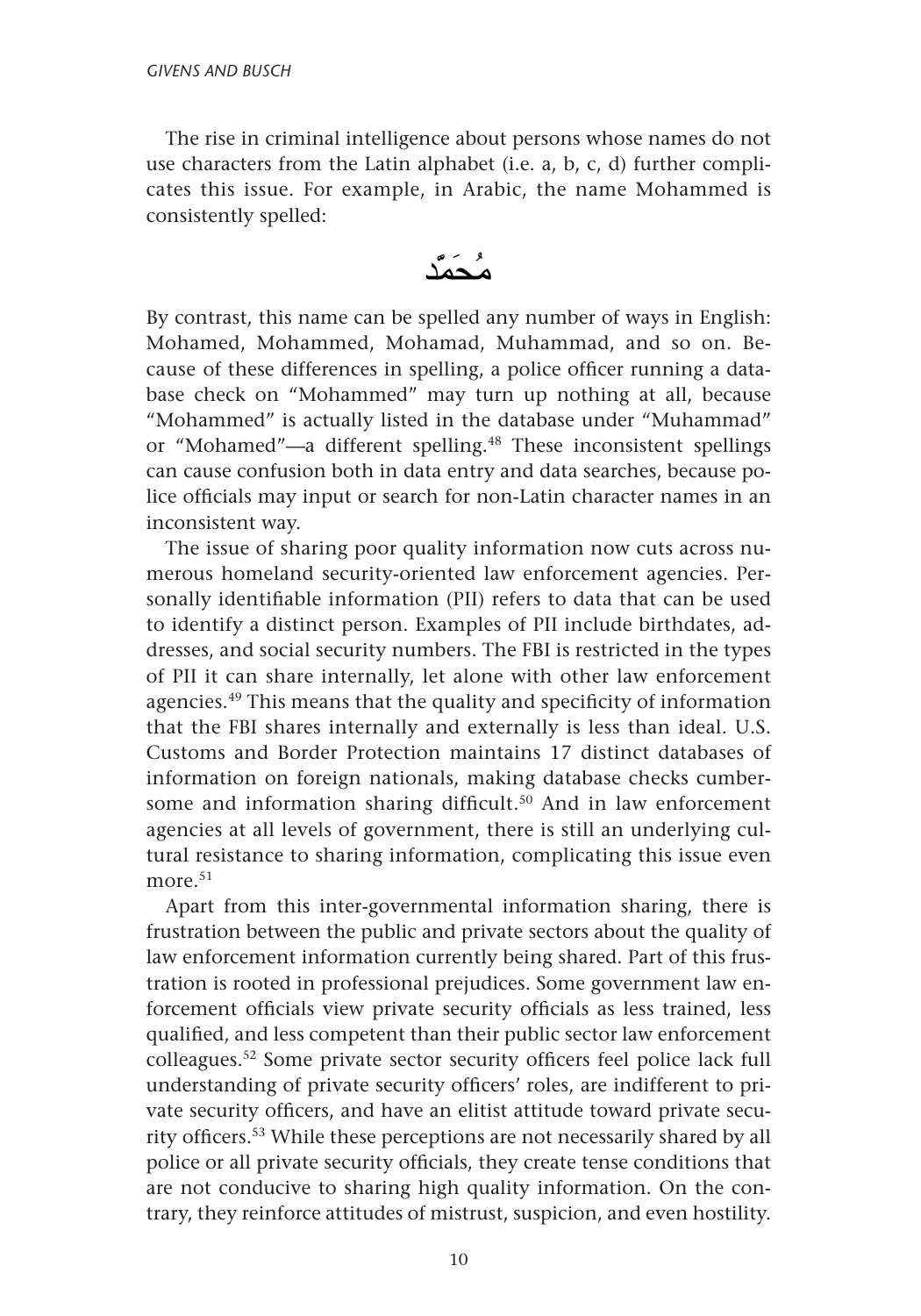Public-private information sharing in law enforcement is also subject to cumbersome legal and financial restrictions that can undermine effective cooperation. Because classified government information cannot be shared with individuals who do not possess a federally issued security clearance, the number of private sector employees who can receive classified information is limited.<sup>54</sup> Crosssector information sharing is further inhibited by cost considerations. The average background investigation for a security clearance costs \$1,230.00.<sup>55</sup> This fee is usually absorbed by the agency with which a firm is working. For example, if Company ABC is working with the Department of Defense, then the Department of Defense pays for Company ABC's employees to be investigated for a security clearance. Because of the costs involved with these background investigations, there is a natural tendency to limit the number of private sector employees who are issued security clearances; it saves money. While this is beneficial from a budgetary standpoint, it limits the number of private sector employees who can access classified government information, and therefore limits information sharing between the public and private sector.

Businesses are not necessarily quick to share law enforcement-related information with police, either. In the case of private security firms, there may be public relations tensions that inhibit information sharing. For example, if a private security firm detains a criminal, the firm may be reluctant to immediately notify police, because it wishes to claim credit for "catching the bad guy" in the public eye. The private security firm might take pains to get this information out into the open, because it boosts the firm's reputation as a reputable private security provider. If the private security firm were to turn the bad guy over to police immediately, then the police could claim credit for catching the bad guy, stealing the private security firm's public relations thunder. This would ruin an opportunity for the private security firm to market its success, and would sour the relationship between the private security firm and the police.

In the context of critical infrastructure protection, firms can also be reluctant to share sensitive information with law enforcement agencies. Firms within DHS' 16 critical infrastructure sectors can benefit from sharing information about their facilities and operations with police, because that information can be helpful for police during a crisis.56 At the same time, however, no government agency is leakproof. It is always possible for sensitive information about a private sector facility or equipment to enter the public domain. And this type of disclosure can damage the firm's reputation or competitive advantage in the marketplace. Thus a company might only share superficial,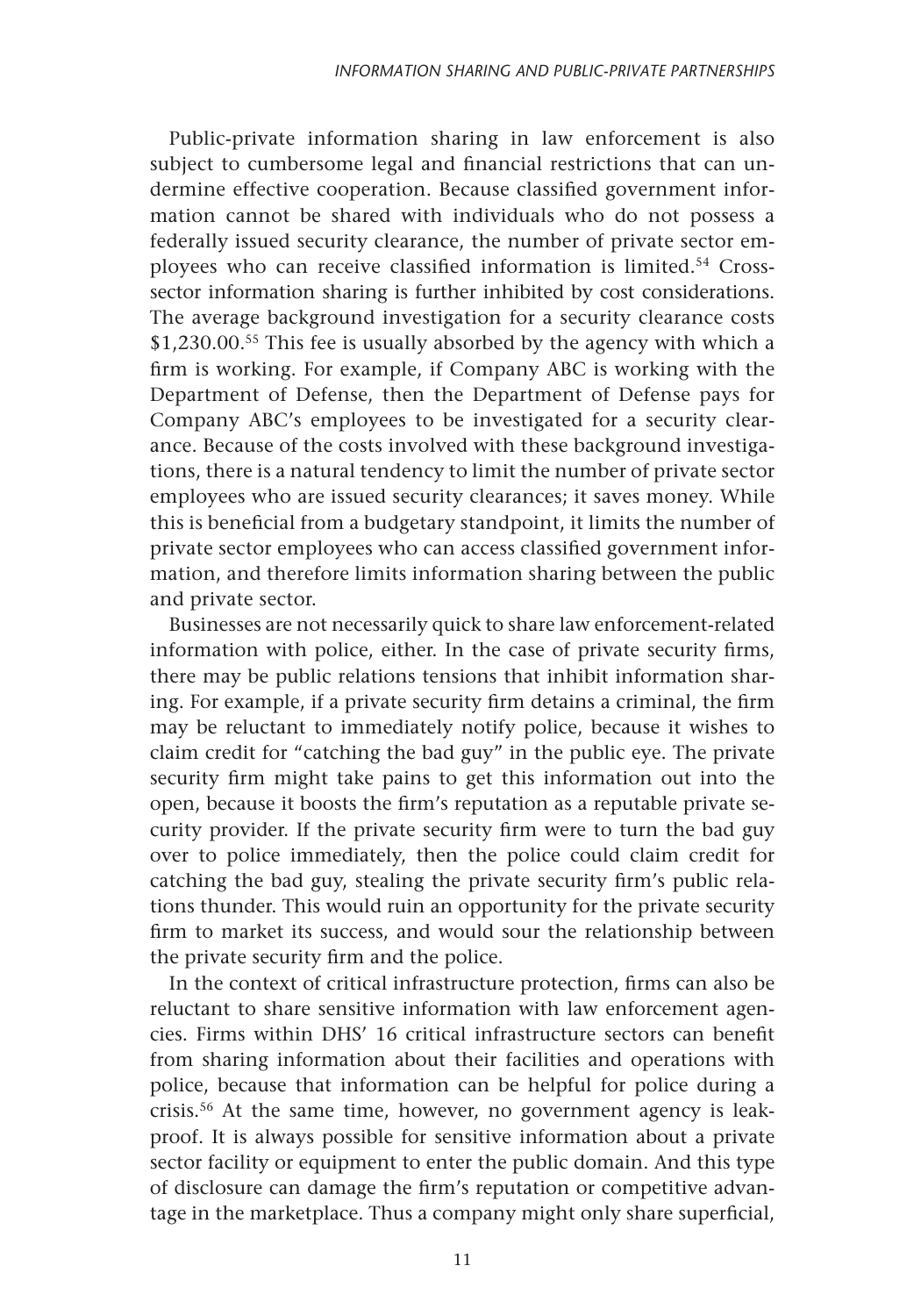basic information about its activities with police so as to avoid potentially damaging leaks.

Moreover, if firms seeking to avoid government regulations or industry requirements provide information on their activities to police, these firms can open themselves up to criminal investigations and prosecutions. This puts both businesses and police in an awkward position. Although it makes sense for firms to provide company information to police, they also share this information at their own peril. For police it is awkward because they have a vested interest in building a successful partnership with businesses, and these partnerships are built upon a foundation of trust. But if police discover that a firm is engaged in illegal activity, it cannot ignore that illegal activity—the police must enforce the law and stop the illegal activity. Yet enforcing the law violates the trust that the firm placed in the police. To prevent this sequence of events, firms may only provide "thin" information to police—that is, information that might be helpful for the police, but contains few useful details. This reinforces low-quality information sharing between the private sector and the public sector. Similar concerns about low-quality information sharing are now apparent in the emergency management community, as well.

### *2. Low-Quality Information in Emergency Management*

Information sharing is at the very core of emergency management. Without it, effective coordination among individuals and organizations involved in disaster mitigation, preparedness, response, and recovery is impossible. But the quality of the information shared in the emergency management community is getting worse. For example, e-mailed information bulletins circulate widely among emergency management practitioners. Although these bulletins are often little more than news digests, they do play a role in setting agendas for emergency management organizations by repeatedly documenting certain threats over time, reinforcing pre-conceived notions of threat severity, and prompting organizations to take action.<sup>57</sup>

However, information in these bulletins often adds little value, and the bulletins are not organized in a way that is helpful for decisionmakers. One study of multiple homeland security bulletins notes that they are often an amalgam of popular media stories from sources like *The Washington Post*, Bloomberg News, and MSNBC, along with other government produced threat information.<sup>58</sup> Often these stories are displayed in an uncoordinated manner, and do not present a clear hierarchy of threat priorities.59

Although the threat information conveyed in these bulletins can be an important piece in developing a strategy to prepare for threats,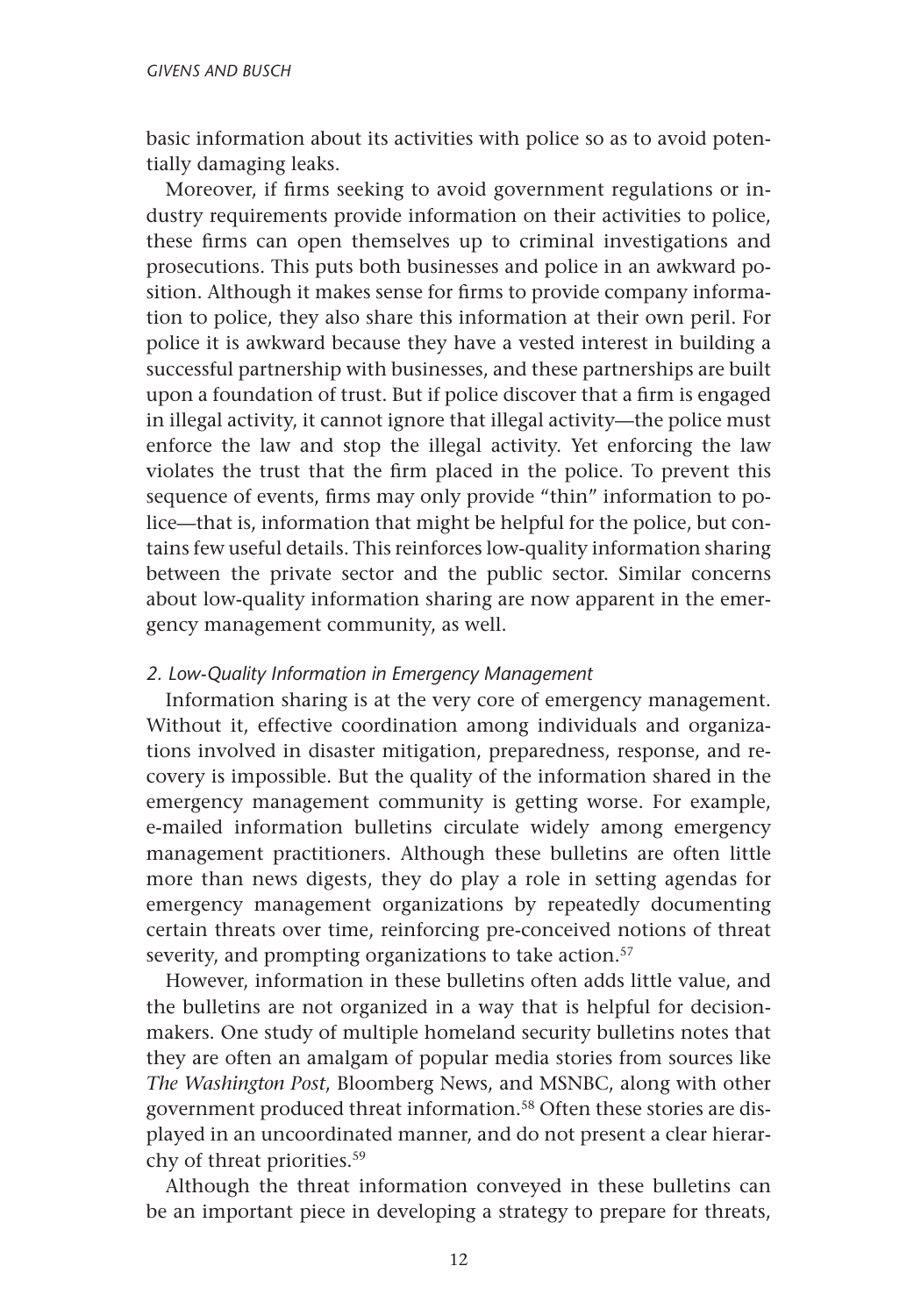bulletins can exaggerate certain threats while diminishing the importance of others, skewing emergency preparation measures and putting lives and property at risk. For example, an emergency management agency in rural Wyoming might receive numerous homeland security bulletins that continue to discuss terrorism, day after day. Terrorists usually attack in densely populated communities, so rural Wyoming is an unlikely place for a terrorist attack. But these bulletins can influence threat perception, and this has an effect on preparation measures. It might lead the agency to purchase things that it does not really need.

Skewed perceptions have contributed to some of the most outrageous post-9/11 emergency preparedness spending. Consider some examples: a rural county in Colorado purchased a \$44,000 "mass fatality" trailer that sits unused; one community in Michigan bought 13 arctic blast snow-cone machines to prevent heat-related illnesses during emergencies; and the police department in Hartwell, Georgia (population 4,469) purchased multiple sets of night vision goggles. $60$  To be clear, we are not suggesting that low-quality information sharing alone is driving these questionable purchases. However, low-quality information can influence threat perceptions, and these perceptions can lead to decisions to buy expensive and unnecessary equipment.

Electronic information sharing tools have proliferated since 9/11. Yet the effect of these tools in facilitating cooperation between the public and private sectors is unclear. For example, Lessons Learned Information Sharing (llis.gov) is a U.S. Department of Homeland Security website that serves as a repository for best practices related to homeland security and emergency management. The site is constructed as a kind of bulletin board; anyone with a user account can post documents from exercises, meeting notes, and similar types of material for the learning benefit of others. For example, in the wake of Hurricane Katrina, many communities were left with reduced access to clean drinking water because of flooding and contamination. Water had to be imported from one community to another to meet crucial needs. This process prompted a number of local governments in the Gulf to post information about their emergency water sharing activities on llis.gov. The National Rural Water Association (NRWA), a private sector organization, harvested these lessons for information. As a result, the NRWA developed written guidelines for water sharing networks and mutual-aid agreements between states and localities.<sup>61</sup> These guidelines are available for state and local water authorities to use in order to better prepare for emergencies. Thus the private sector (the NRWA) used lessons learned from the public sector (Gulf local governments) to benefit the public sector (other state and local governments).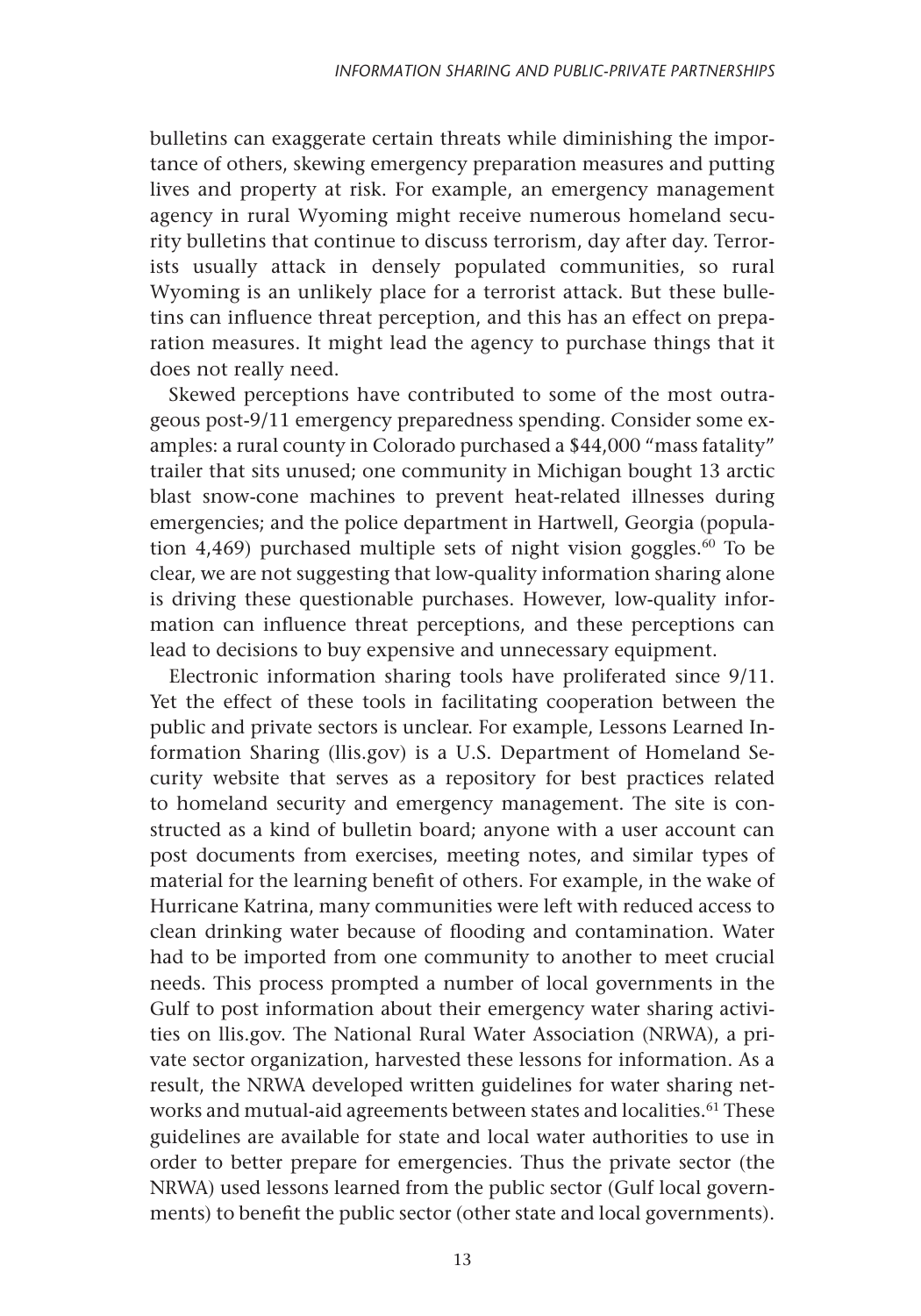This case can be held up as a success story for high-quality information sharing in emergency management.

However, other evidence about information sharing tools paints a slightly different picture. A 2009 study of llis.gov users found that although the site seemed to increase awareness of homeland security threats, there was no significant correlation between frequency of information sharing and perceived ability to prevent homeland security emergencies. Nor was there a significant correlation between use of llis.gov and perceived organizational preparedness. $62$  These findings suggest a gap between the actual sharing that takes place on sites like llis.gov and the effect of that sharing on homeland security activities. They imply that although information is being shared on sites like llis.gov, the quality of that information may not be of much use. One respondent framed the issue plainly: "'I hope somebody someplace has more information that they're utilizing to protect the country because I'm not seeing a lot of stuff that's of great value."<sup>63</sup>

### *3. Low-Quality Information in Critical Infrastructure Protection*

Some 85% of all critical infrastructure in the United States is owned or managed by the private sector.<sup>64</sup> Given this reality, government has little choice but to partner with businesses to protect critical infrastructure. It is logical to assume that because of this dependency, government and businesses would exchange information that is timely, relevant, and actionable on a frequent basis. While this is happening to a limited extent, important challenges remain unresolved related to information quality.

As stated earlier, certain government information is classified because releasing it to the public would damage U.S. national security. When the government classifies something, it attaches legal protections to that information, charging the holder of the information to safeguard it or face stiff legal penalties for disclosing it. In order to legally exchange classified information, both the sender and recipient of the information must have security clearances at or above the classification level of the information itself. Moreover, the recipient must have a need to know the information.<sup>65</sup> This compartmentalizes information, limiting any one person's knowledge of classified information beyond their immediate area of professional responsibility. These measures—security clearances and the "need to know"—have been in place for many years. But classified information also complicates the way information gets shared between the public and private sectors.

Many owners or operators of critical infrastructure companies and corporations do not have security clearances. As a result, when the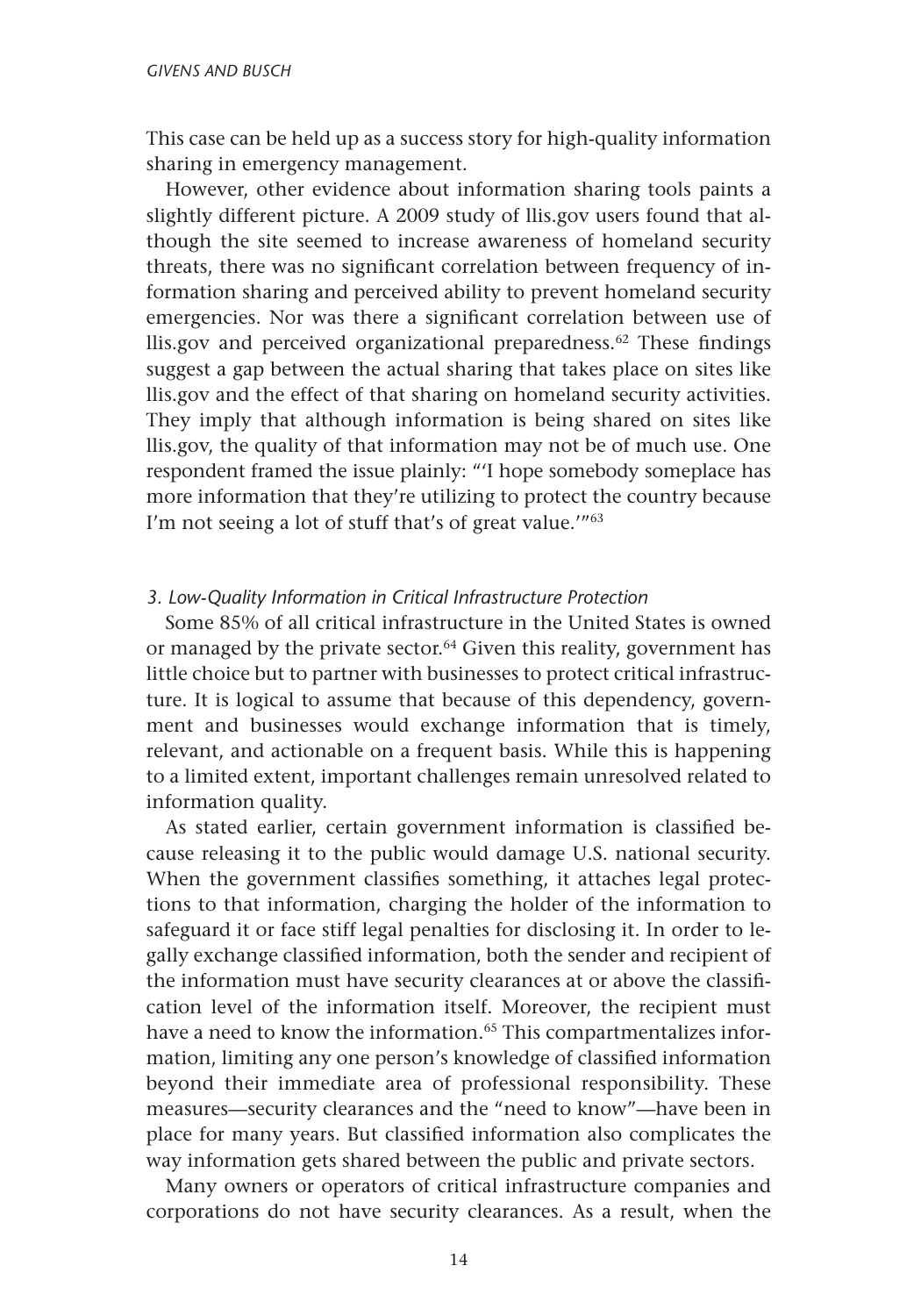government sends important information to these private sector employers, it must send an unclassified version of the information, rather than a classified version of the information. Often this unclassified version of the information omits certain details to protect information sources and intelligence-gathering methods. But these omissions limit the utility of the information. Without a source, a recipient cannot make independent judgments about how credible or non-credible a piece of information is. There are other issues that show how low quality information sharing in critical infrastructure protection concerns more than just handling classified information.

Sharing information that is timely, relevant and actionable costs time and money. Government officials must sift through databases and files to locate specific information that can benefit critical infrastructure owners and operators. If we consider information sharing to be a transaction, then the transaction cost of sharing high quality information is greater than the transaction cost of sharing low-quality information, because high quality information is always in short supply. If government officials act in a predictable manner (and we assume that they do) then they will gravitate toward lower cost information transactions.

Conditions are similar for the private sector. For example, businesses can easily generate information about sales revenue. This data is commonplace in any firm. But it is harder for a business to inventory each of its security cameras, conduct vulnerability assessments, or produce detailed facility maps. These tasks are less common. They take time time that is spent away from revenue-generating activities. And they cost money; labor and supplies to do these things are not free. But a detailed inventory of security cameras, vulnerability assessments, and facility maps are likely more useful for government than sales data. Thus there is a higher transaction cost associated with gathering data on security measures than gathering data on sales revenue. For both the public and private sectors, then, there is a high transaction cost in sharing high quality information, and this means that government and businesses will naturally gravitate toward lower transaction costs, and therefore lower-quality information sharing.

### *4. Low-Quality Information in Cyber security*

Cyber threats are exploding in number and scope. As in other areas of homeland security, the public and private sectors share information about these threats. And although substantial progress has been made in this area, low-quality information continues to circulate across the public-private sector divide in cyber security.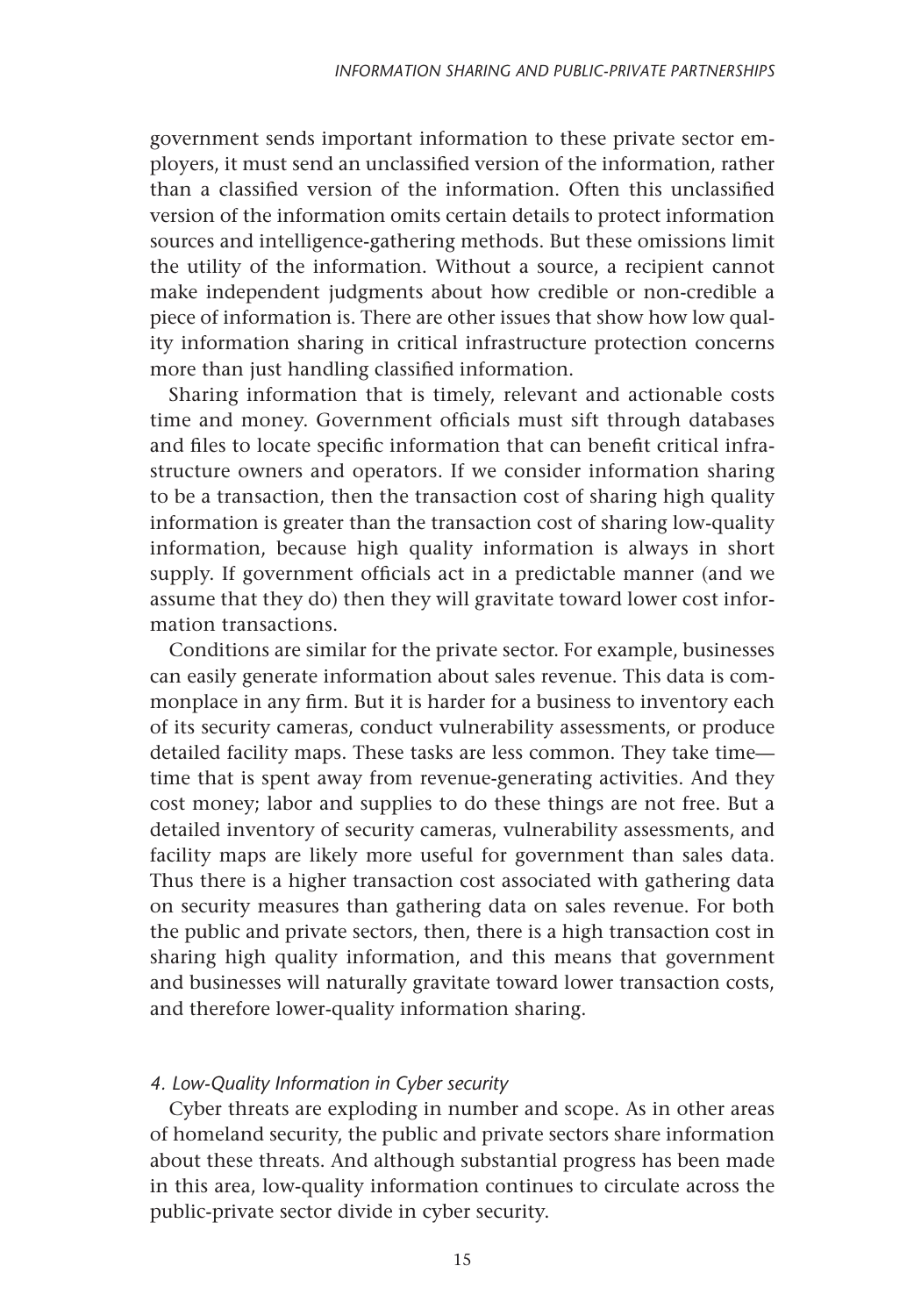Information sharing agreements in cyber security are highly complex.66 They extend horizontally across government, and vertically between local, state, and federal governments. Moreover, these agreements extend between the public and private sectors.<sup>67</sup> And while the complexity of an information sharing network does not necessarily equate with low-quality information sharing, threat information can fragment in a complex information sharing network. Fragmented information is incomplete information, and incomplete information is less useful for decision-makers. It is reasonable to assume that the tangled net of public and private sector entities sharing cyber security information can inadvertently generate fragmented, low-quality information.

Information sharing websites go a long way toward centralizing cyber security knowledge across government and the private sector. But at the same time, it is not clear that this centralized information is very useful for decision-makers.<sup>68</sup> The websites themselves are not immune to attack, either. In 2009 a hacker broke into the Homeland Security Information Network (HSIN), a password-protected website for sharing homeland security-related data.<sup>69</sup> During this incident, the hacker accessed the phone numbers and email addresses of state and federal employees, but he did not retrieve sensitive information like social security numbers.<sup>70</sup> This shows that information sharing websites may not be very useful, because they likely contain fragmented, low-quality information. And somewhat ironically, the websites used to share cyber security information are themselves vulnerable to cyber threats.

The public and private sector are not meeting one another's expectations for sharing cyber security information, and this partly explains why low-quality information sharing occurs in this area. A 2010 Government Accountability Office (GAO) report points toward a number of central problems that vex businesses and government working in cyber security. For example, the private sector expects government information on threats to be "usable, timely, and actionable," but this is still not happening, even with efforts to improve information sharing through tools like HSIN or professional organizations focused on cyber security issues.<sup>71</sup> Government believes that the depth and specificity of information that businesses share about cyber security is limited; this seems to stem from firms' reluctance to share sensitive and proprietary information with government.<sup>72</sup>

In sum, a lack of trust between the public and private sector impedes cross-sector information sharing for homeland security. There is an unmanageable tidal wave of homeland security information that hammers businesses and government daily. And the quality of that information is questionable. These issues point toward a series of new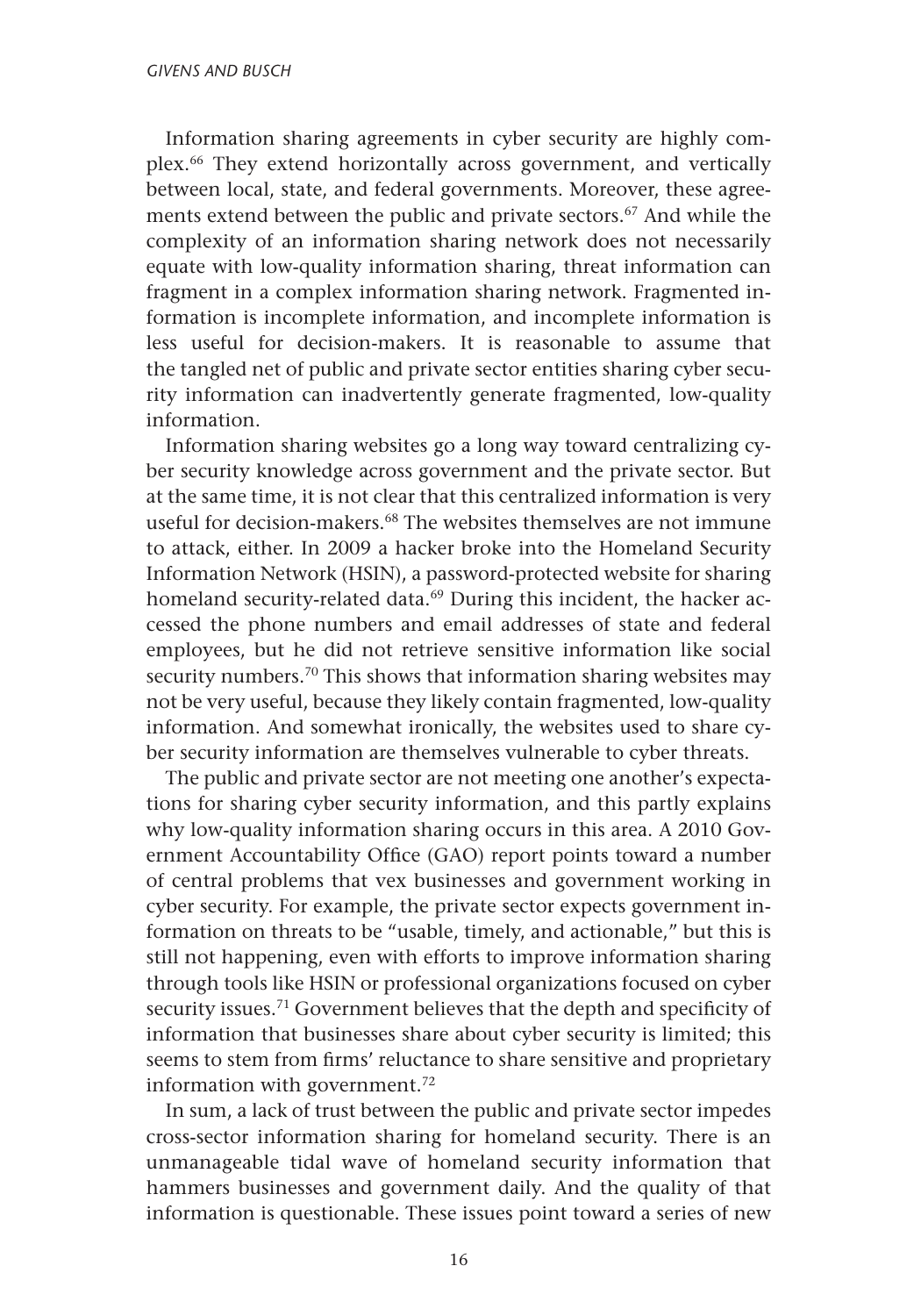challenges for public-private partnerships in homeland security: building cross-sector trust over time, managing the flow of homeland security information, and improving the quality of information being shared. Fortunately public-private partnerships are well-equipped to begin addressing these challenges.

# *IV. Public-Private Partnership Solutions For Information Sharing In Homeland Security*

### **A. Public-Private Partnerships Can Help Build Trust**

The trust deficit between the public and private sector encumbers information sharing. It invites both sectors to view one another with mutual suspicion. This harms homeland security, because it limits the chances of cross-sector information sharing being helpful for either sector. So how can public-private partnerships increase cross-sector trust?

Trust forms through repeated contact between business and government representatives. And this trust leads to professional relationships. This person-to-person relationship building helps to create trust between organizations. Groups like Infragard and the CIPAC help facilitate this process. As Paul Byron Pattak, CEO of the Infragard National Capital Members Region, explains:

The first thing you have to do is create an environment where people are comfortable coming and meeting others. So before any [information sharing] happens, the relationships have to be established. And as we all know, we don't trust people immediately when we meet them. We need to get to know them a little bit better, we need to spend some time with them, maybe have lunch or dinner … so trust is built over time. But once you have it, there is so much you can do with the relationship … Because we join [Infragard] individually as members, we're really good at helping forge those relationships. And people come to Infragard and get the opportunity to meet people that you are unlikely to meet in other contexts.73

Pattak's remarks underline the way in which personal relationships can translate into inter-organizational trust. This inter-organizational trust enhances effectiveness in sharing information. With greater trust, the public sector will be more likely to share sensitive or classified information with the private sector, not only because private sector officials hold the requisite clearances to safeguard classified information (a formal indicator of trust) but also because of individual relationships between public and private sector representatives (an informal indicator of trust).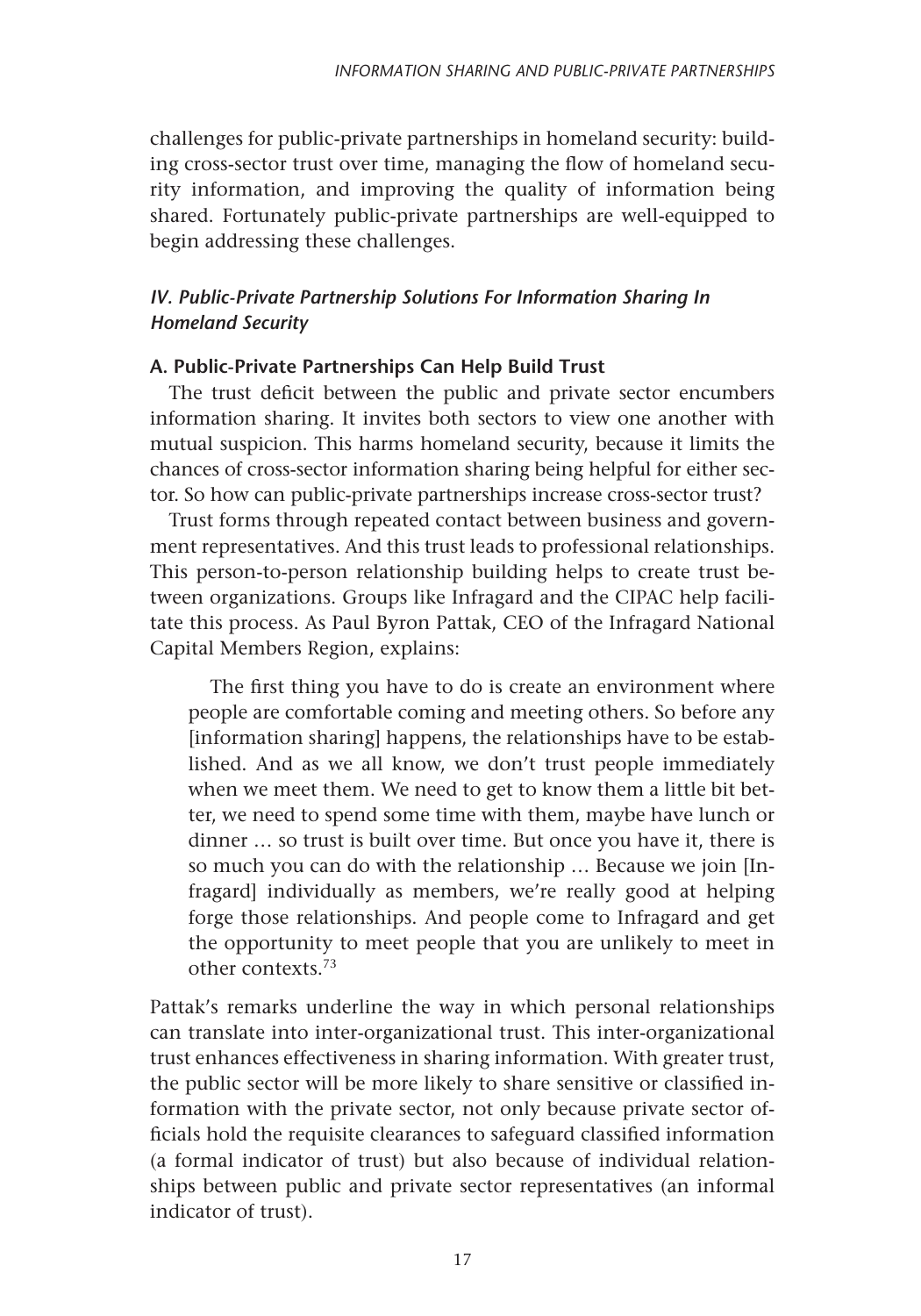An additional way public-private partnerships can increase crosssector trust is by constructing service level agreements (SLAs) in contracts and honoring them. This is a business-focused approach to set expectations between public-private partners. An SLA sets specific, measurable metrics for vendor performance, whether that vendor is delivering a product or a service. These metrics often come with incentives for excellent performance, or penalties for poor performance. For example, an SLA might stipulate the time for delivery of a desktop computer, from order submission to installation, at 48 hours. Using this example, if a desktop computer is ordered, delivered, and installed in less than 48 hours, the vendor might receive a small bonus payment. If the desktop computer is not delivered in 48 hours, by contrast, the vendor might compensate government by paying a penalty for failing to meet the SLA.

SLAs manage public and private sector expectations in contracts, building trust over time. Both parties know that good work is rewarded, while shoddy work is not. A certain "gray area" of work is eliminated through this arrangement, too. That is, without SLAs, if a product or service is not delivered correctly or on time, there is no recourse or compensation for government—just a "gray area" of frustration and violated expectations. Without SLAs, firms have no incentive to work more efficiently, other than meeting the minimum requirements of contracts with government. But with SLAs, government knows that it can be compensated for the contract not being fulfilled according to its expectations. From the government's perspective, SLAs eliminate this "gray area" of unfulfilled expectations. From the private sector's perspective, SLAs offer incentives to do work better and more efficiently, which can increase the firm's bottom line substantially. SLAs manage public and private sector expectations, and they diminish the chance of expectations being violated by either government or businesses. And with fewer violations of expectations, trust increases over time.

## **B. Public-Private Partnerships Can Help to Manage the Information Deluge**

There is a natural limit to the amount of information a given homeland security analyst can process. It does not really matter that the most advanced technology is being applied to information sharing problems in homeland security; the true problem here is that while computers' ability to process information grows constantly, a human being's ability to process information remains unchanged. In the midst of the present information sharing tidal wave, public and private sector homeland security analysts are encouraged to review as many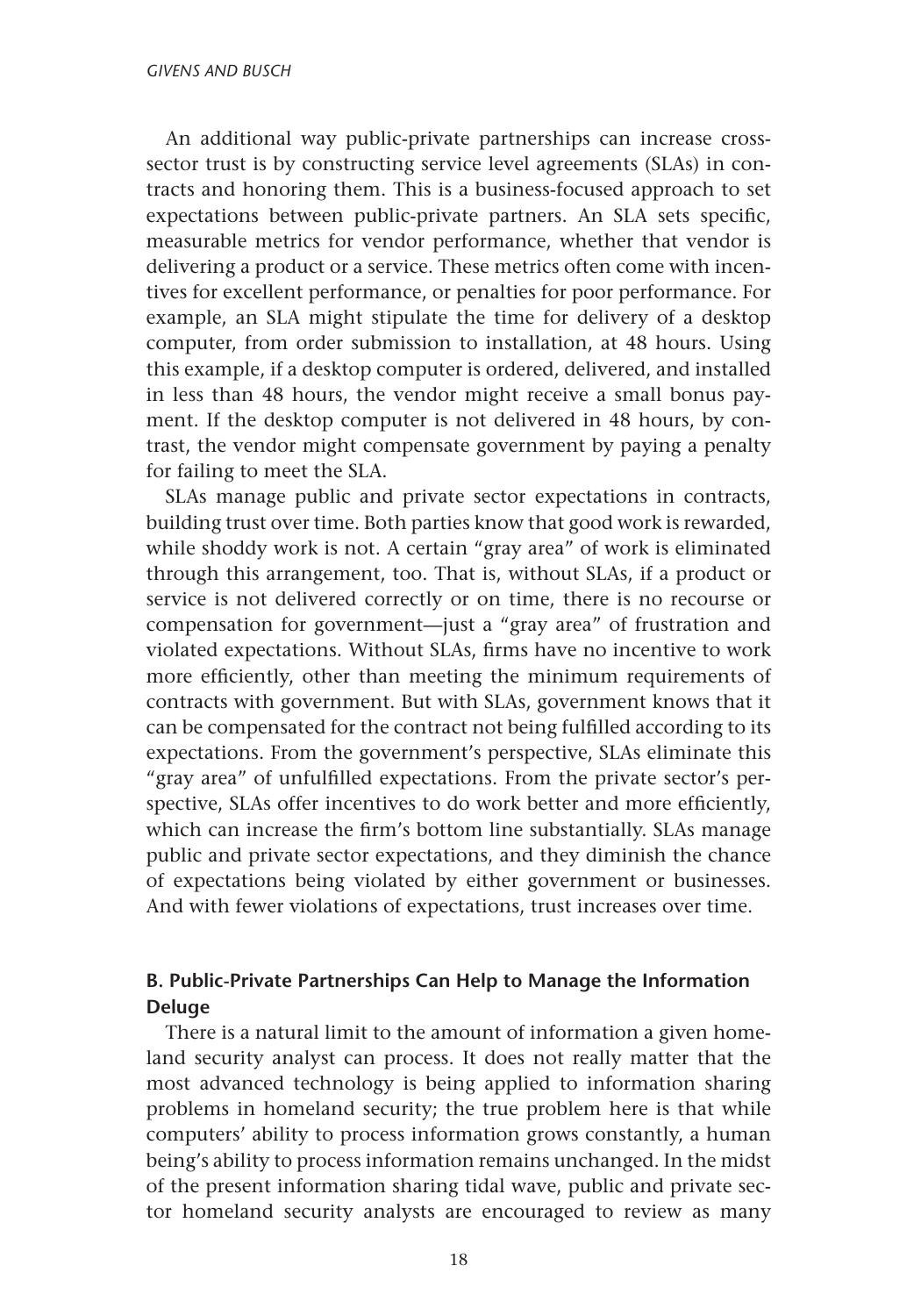sources of information as possible, because (the thinking goes) this leads to higher quality analyses. This places homeland security analysts in an impossible position, where they have to sort through an unmanageably high level of information and continue to produce high quality analyses.<sup>74</sup> Yet public-private partnerships offer a number of important solutions to help manage the flow of homeland security information.

Technological innovations, coupled with enhanced operator skills to use new technologies, are perhaps the most obvious solutions to managing the homeland security information deluge. Firms, collaborating with government, can develop software to filter and prioritize information for individual analysts. This helps to ensure that analysts review and study information that is most relevant to them. By managing the flow of information in this way, public-private partnerships help analysts. Analysts can then do more with less, because the information they review has been reduced to manageable levels. When the flood of information slows, analysts can focus more upon analysis itself, rather than filtering through information so that they can begin analysis. This ultimately benefits decision-makers that are consumers of intelligence products.

Programmatic innovation, too, can help to manage the high volume of information. For example, the FBI's Infragard program is a publicprivate partnership focused on critical infrastructure protection.<sup>75</sup> Infragard is heavily populated by law enforcement personnel, especially FBI employees. Infragard meetings typically include significant informal interaction between police and private sector representatives. And these low-level interactions serve an important agenda-setting function which helps to manage the flow of information.<sup>76</sup> During informal conversations and formal presentations at Infragard meetings, certain topics come up regularly: terrorism, surveillance of nuclear power plants, synthetic drugs, and so forth. These conversations help to set organizational agendas, because they reinforce the importance of certain homeland security concerns over others, and they demonstrate that those concerns are shared by numerous public and private sector organizations. This agenda-setting effect helps to manage the information flood, because it prompts analysts to focus more on higher priority issues that are discussed than lower priority issues that are not discussed.

Business process analysis is a favorite tool of the private sector, because it helps to identify and eliminate inefficiencies, leading to cost savings for firms. Process improvements can help to manage the homeland security information flood. Private sector consultants can help review government homeland security information sharing processes,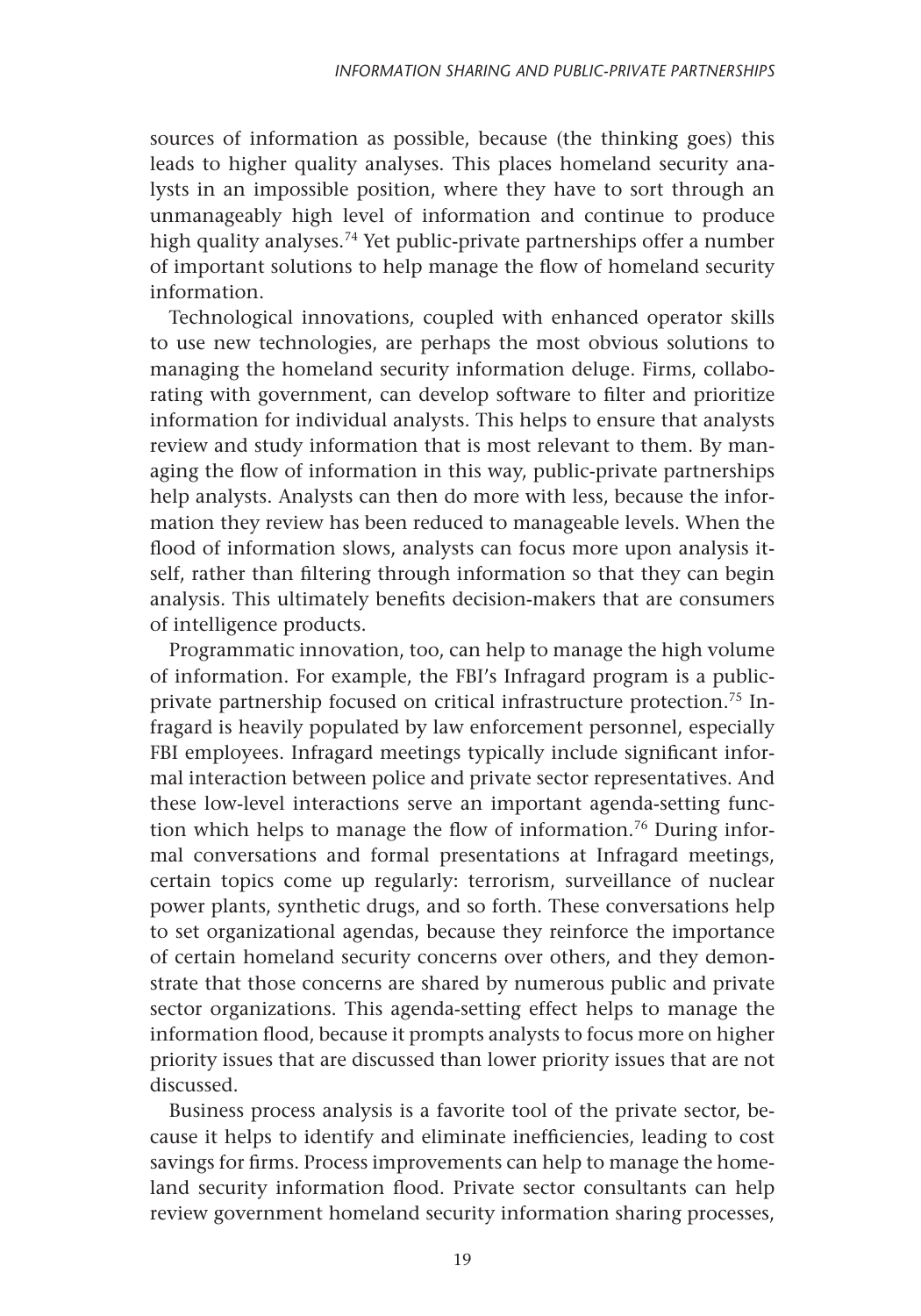and identify areas of weakness or waste within them. By implementing process changes, government's information sharing efforts become more effective, and can help to reduce the information deluge to reasonable levels. Consultants benefit by being paid for their expertise. Thus public-private partnerships can help to manage the information sharing flood in an effective, mutually beneficial way.

### **C. Public-Private Partnerships Can Improve Information Quality**

Alliances between businesses and government can improve the quality of homeland security information. This can happen in ways that are practically identical to those benefits conferred in managing the information flow: via technology, programming, and process analysis.

The same software used to filter the volume of information seen by homeland security analysts can also be used to enhance the quality of the information. For example, a new tool developed by IBM addresses poor data quality in police databases.77 This tool—a software application—searches for entries in databases that appear to be duplicative and flags them for further investigation. This helps the police to identify fragmented or low-quality data and to improve the data so that it is more useful in practice. Eliminating duplicate or fragmented database entries improves data consistency, and data consistency helps analysts.

Programming innovations also help to improve information quality. DHS maintains a Critical Infrastructure Partnership Advisory Council (CIPAC) composed of public and private sector leaders. The CIPAC focuses on sharing threat information to enhance critical infrastructure protection.78 Moreover, the CIPAC is further sub-divided into sectorspecific working groups. These groups address issues germane to each of the 16 critical infrastructure sectors that DHS identifies.<sup>79</sup> Because of the substantial level of cross-sector communication and collaboration involved in the CIPAC, the group provides an agenda-setting function that manages the volume of information being shared, as well as the quality of the information being shared. By filtering out low-priority topics in CIPAC discussions, public and private sector leaders are better able to set information sharing agendas within their own organizations, and they can make more informed decisions about the amount and type of information they share with other organizations. Because of this, analysts are fed higher quality information. And this means that analyses are better than they would be otherwise.

Business process analysis can improve the quality of information being shared. A business process analysis of multiple intelligence agencies, for example, might find that they are all producing redundant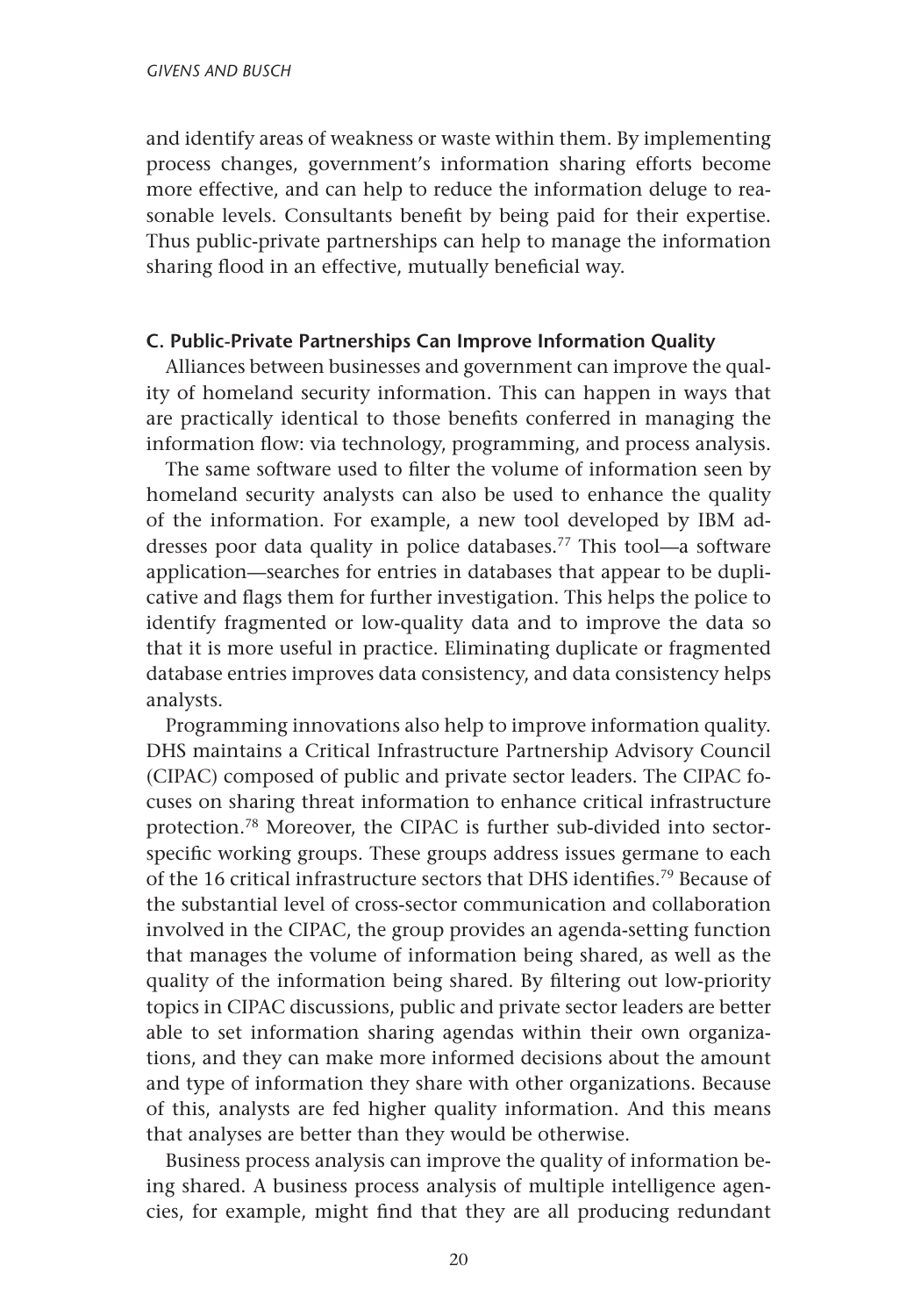reports about the same topic, and that they are all sharing those redundant reports with other agencies. Private sector consultants can spot and change this behavior. This not only saves taxpayer dollars by eliminating duplication of effort, but it also helps to reduce the amount of information analysts must sort through. This increases the quality of information being shared, and it makes the information sharing process more effective for both government and businesses.

## **V. Recommendations For The Future Of Public-Private Partnerships In Homeland Security Information Sharing**

Low cross-sector trust, the persistent flood of homeland security information, and the abundance of low-quality information all challenge public-private partnerships in homeland security. But publicprivate partnerships offer a number of avenues to improve homeland security information sharing over the long haul, too. By building trust over time, managing the information deluge, and improving the quality of information, public-private partnerships can be a catalyst for better information sharing in homeland security. To bolster homeland security information sharing using public-private partnerships, four specific policy recommendations follow below. While these recommendations cannot address every challenge in homeland security information sharing, they are concrete steps for government agencies and businesses to begin improving their information sharing practices.

### **A. Learn to measure trust**

Most data on cross-sector trust tends to be qualitative and descriptive. Quantitative data on precisely how much public and private sector entities do or do not trust one another could be useful for scholars in assessing trust levels over time, and identifying effective ways to improve cross-sector trust. For example, using surveys containing Likert scales, which can assign numerical values to trust levels, public and private sector officials can more accurately gauge how the entities in a given partnership view each other.<sup>80</sup> Where partners desire to improve their partnership, private sector polling firms could provide valuable assistance in administering these surveys. Insights from these surveys can be used to improve public-private partnerships in general.

This survey data could also open the door to future "action research." Action research involves scholars actively working with practitioners in order to test theories or bring about a desired outcome, rather than serving as passive, disinterested observers.<sup>81</sup> Scholars can help homeland security practitioners improve their operations by offering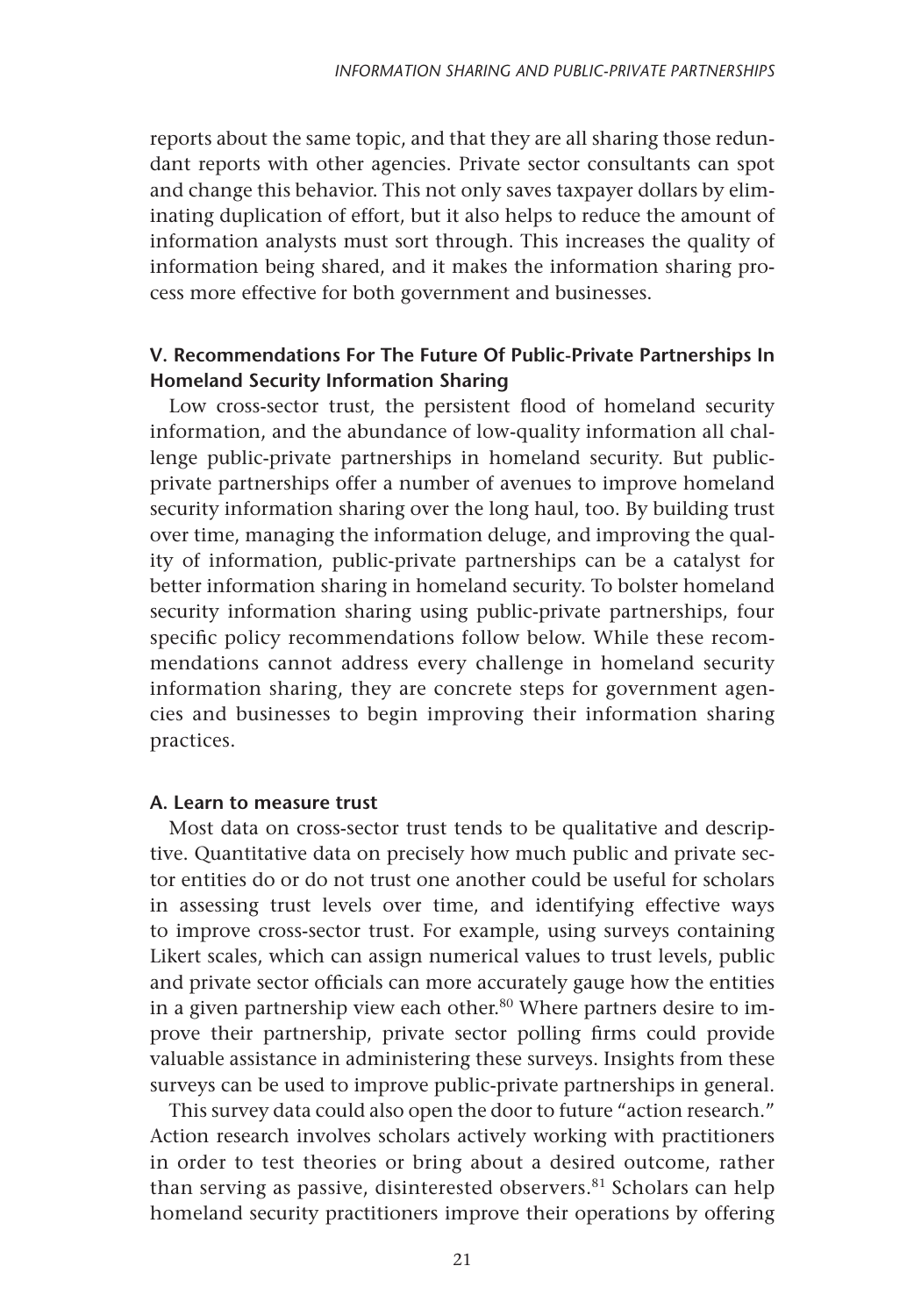a fresh, outside perspective and enabling practitioners to see their work practices in a new light. In action research that focuses upon homeland security information sharing, scholars could serve as active facilitators in public-private sector trust-building forums and collaborative projects.82 Conducting action research in this way, and publishing the results of this research, could be valuable for homeland security scholars and practitioners alike.

### **B. Software algorithms can help manage the information overload**

The private sector can help government intelligence analysts to deal with information overload by developing innovative software algorithms to assist in processing and sorting through information. In much the same way that a particular Google search term can retrieve precisely the information that a computer user is searching for, well-designed intelligence analysis software can help analysts separate useful information from less-useful information. These algorithms can be integrated into existing IC databases, making it easier to connect disparate pieces of information, look up names with multiple possible spellings, or discern patterns that point toward suspicious activity.

Additionally, these same algorithms can help to integrate separate IC databases, making it possible for analysts to conduct a single search that covers numerous databases at once. These kinds of software algorithms can help to ensure that information gathered by one IC member agency can be accessed by all IC member agencies, helping analysts to "connect the dots." While tools like software algorithms cannot be a cure-all for the problem of information overload, they *can* make it easier for intelligence analysts to make sense of the information overload, and ultimately help homeland security policymakers make more well-informed decisions.

# **C. Determine how much information is too much information.**

The general consensus among researchers is that homeland security analysts are drowning in data. In business management literature there is a concept called "span of control" that refers to the number of persons one individual can effectively supervise.<sup>83</sup> There is a similar "span of control" limit for the amount of information one individual can effectively process and analyze in an hour, a day, or a week.<sup>84</sup> Using data on the amount of information that homeland security analysts can effectively process, homeland security managers can develop specific targets that designate how much information a given analyst can receive and analyze at any given point in time.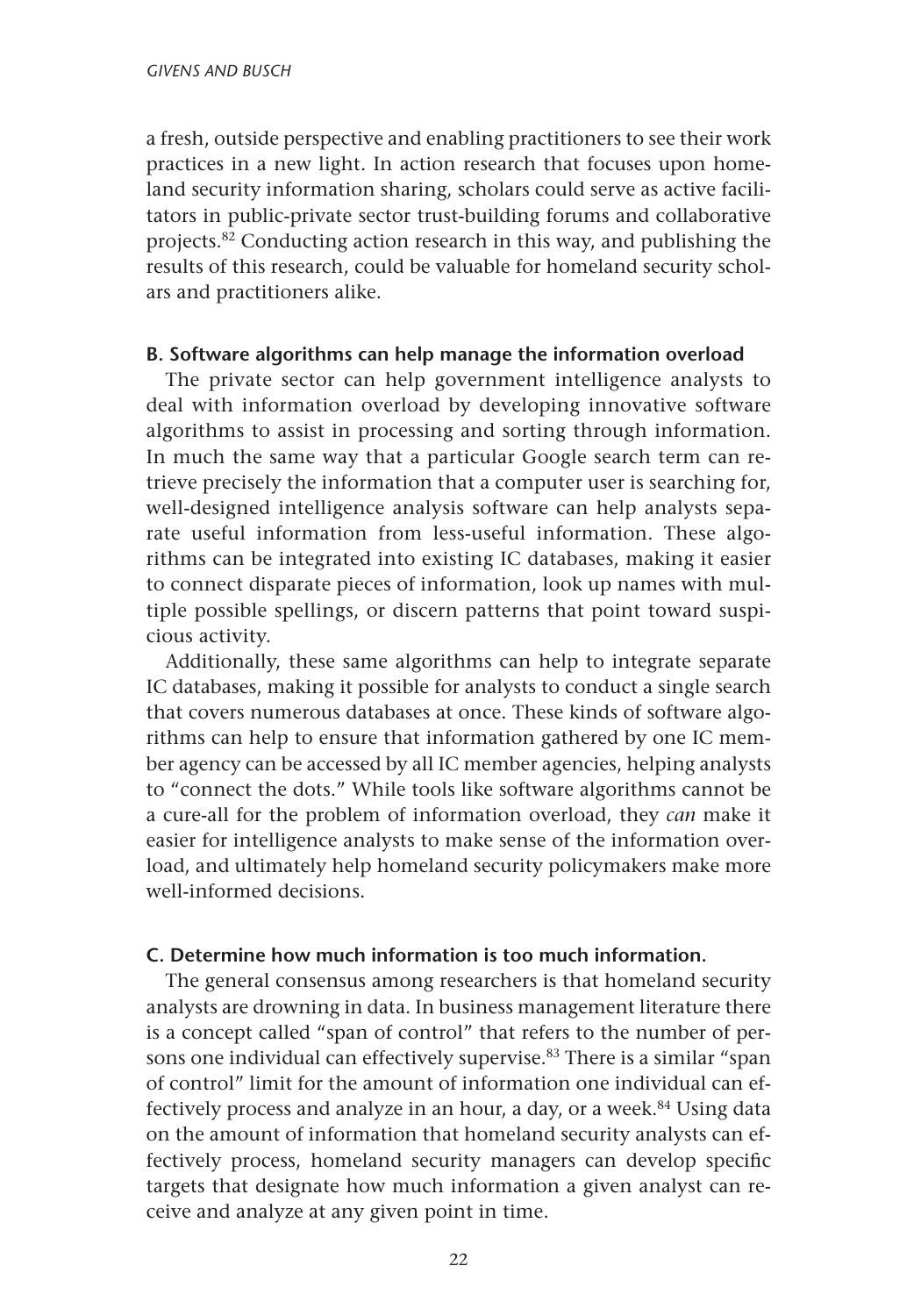Furthermore, as discussed above, software algorithms can help to manage this information deluge. But beyond managing the information flood, software algorithms offer a second, related benefit: these algorithms can also bolster individual analysts' effectiveness. When software algorithms steer analysts toward useful, high-quality information, that same high-quality information influences their analyses. Using high-quality raw data can lead to sharper, more insightful intelligence analyses. These improved analyses signal an increase in analysts' efficiency and effectiveness. Well-designed software algorithms help to keep analysts from drowning in data, and also help them to be better analysts.

#### **D. Improve analysis through peer review.**

Some information sharing tools such as Intellipedia permit IC analysts to peer review information, enhancing the credibility of a particular piece of analysis and its author.<sup>85</sup> Amazon.com and EBay.com, two of the world's largest online shopping websites, use similar ratings systems for buyers to evaluate sellers. Pandora.com, an Internet radio website, permits listeners to rate each song they hear. With this information, Pandora.com uniquely tailors each listener's experience according to her own musical preferences; a listener can reject certain genres or artists while embracing others. Could homeland security information circulated via email or other information sharing networks employ a similar rating system? And could the rating system be designed so that high-priority, high-quality analyses "bubble up," while redundant or vague analyses get filtered out? Scholars and practitioners can benefit from exploring this idea further.

Information sharing will continue to be vital in homeland security for the foreseeable future. Public-private partnerships are essential to making this information sharing effective. In building cross-sector trust, managing the information flood, and honing the quality of information, public-private partnerships hold great promise for the future of homeland security.

#### **ENDNOTES**

<sup>1</sup> U.S. Immigration and Customs Enforcement, "Underwear Bomber Umar Farouk Abdulmutallab sentenced to life" [Press Release], February 16, 2012, accessed October 5, 2012, http://www.ice.gov/news/releases/1202/120216detroit.htm. 2 Barbara Van Woerkem, Peter Kenyon, Ofeibea Quist-Arcton, Dina Temple-Raston, Priscilla Villareal, "Timeline: From Student to Radical," npr.org, n.d., accessed October 5, 2012, http://www.npr.org/templates/story/story. php?storyId=123768455.

<sup>3</sup> Sarah Childress, Jay Solomon, and Stephen Fidler, "Suspect's Privileged Existence Took a Radical Turn," *The Wall Street Journal*, December 29, 2009,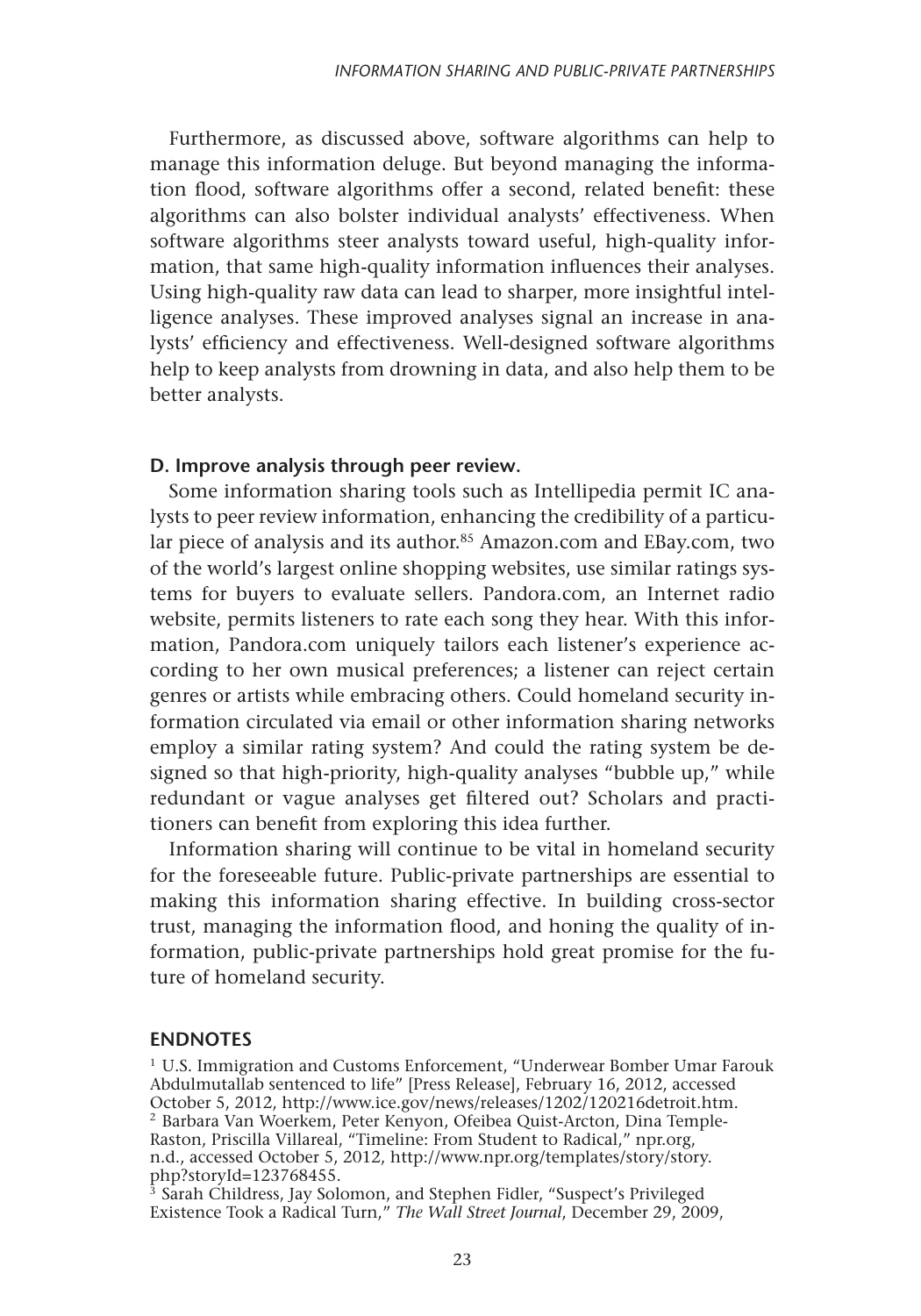accessed October 5, 2012, http://online.wsj.com/article/SB126187511080506063. html.

4 Woerkem et al., "Timeline."

5 Ibid.

6 Senate Select Committee on Intelligence, "Attempted Terrorist Attack on Northwest Airlines Flight 253," May 24, 2010, accessed October 5, 2012, http:// www.intelligence.senate.gov/pdfs/111199.pdf, 2; Mark Hosenball, "What the CIA Did and Didn't Know About Alleged Underpants Bomber," *The Daily Beast*, December 30, 2009, accessed October 5, 2012, http://www.thedailybeast.com/ newsweek/blogs/declassified/2009/12/30/what-the-cia-did-and-didn-t-knowabout-alleged-underpants-bomber.html.

7 Sarah Netter, "Jasper Schuringa Yanked Flaming Syringe Out of Abdulmutallab's Pants," abcnews.com, December 28, 2009, accessed October 5, 2012, http:// abcnews.go.com/GMA/northwest-flight-253-hero-yanked-flaming-syringeabdulmutallab-pants/story?id=9432099#.UFH\_d5gVoro.

8 Peter Baker and Scott Shane, "Obama Seeks to Reassure U.S. After Bombing Attempt," *The New York Times*, December 28, 2009, accessed October 5, 2012, http://www.nytimes.com/2009/12/29/us/29terror.html?pagewanted=all.

<sup>9</sup> U.S. Immigration and Customs Enforcement, "Underwear Bomber Umar Farouk Abdulmutallab."

<sup>10</sup> "Passenger says he helped thwart terror attack," cnn.com, December 26, 2009, accessed October 5, 2012, http://articles.cnn.com/2009-12-26/justice/airliner. attack.schuringa\_1\_umar-farouk-abdulmutallab-plane-northwest-airlines-flight? s=PM:CRIME.

 $11$  Tom Leonard, "Hero tackled alleged Northwest plane bomber as flames came from him on flight to Detroit," *The Telegraph*, December 26, 2009, accessed October 5, 2012, http://www.telegraph.co.uk/news/worldnews/northamerica/ usa/6890990/Hero-tackled-alleged-Northwest-plane-bomber-as-flames-camefrom-him-on-flight-to-Detroit.html.

 $12$  Ibid.

<sup>13</sup> Barbara A. Grewe, "Legal Barriers to Information Sharing: The Erection of a Wall Between Intelligence and Law Enforcement Organizations," National Commission on Terrorist Attacks Upon the United States: Staff Monograph, August 20, 2004, accessed October 9, 2012, http://www.fas.org/irp/eprint/wall. pdf; National Commission on Terrorist Attacks Upon the United States, "How To Do It: A Different Way Of Organizing The Government," 2004, accessed October 9, 2012, http://govinfo.library.unt.edu/911/report/911Report\_Ch13. htm; U.S. Department of Homeland Security, *Implementing 9/11 Commission Recommendations: Progress Report 2011*, 2011, accessed October 9, 2012, http://www.dhs.gov/xlibrary/assets/implementing-9-11-commission-reportprogress-2011.pdf, 11– 12; CBS/AP, "Costly post-9/11 info sharing program slammed," cbsnews.com, October 3, 2012, accessed October 9, 2012, http://www. cbsnews.com/8301-201\_162-57524994/costly-post-9-11-info-sharing-programslammed/.

<sup>14</sup> Jolie Lee, "Agencies get better at 'whole of government' info sharing," federalnewsradio.com, August 30, 2012, accessed October 5, 2012, http://www. federalnewsradio.com/490/3014484/Agencies-get-better-at-whole-of-governmentinfo-sharing.

<sup>15</sup> U.S. Intelligence Community, "Our Strength Lies in Who We Are," intelligence.gov, n.d., accessed October 9, 2012, http://www.intelligence.gov/ about-the-intelligence-community/member-agencies/.

<sup>16</sup> Kashmir Hill, "The Department of Homeland Security Wants All The Information It Has On You Accessible From One Place," forbes.com, November 29, 2011, accessed October 5, 2012, http://www.forbes.com/sites/ kashmirhill/2011/11/29/department-of-homeland-security-wants-all-theinformation-it-has-on-you-accessible-from-one-place/.

<sup>17</sup> National Counterterrorism Center, "About the National Counterterrorism Center," n.d., accessed October 5, 2012, http://www.nctc.gov/about\_us/about\_ nctc.html.

18 New York Police Department, "NYPD Shield: About," 2006, accessed October 5,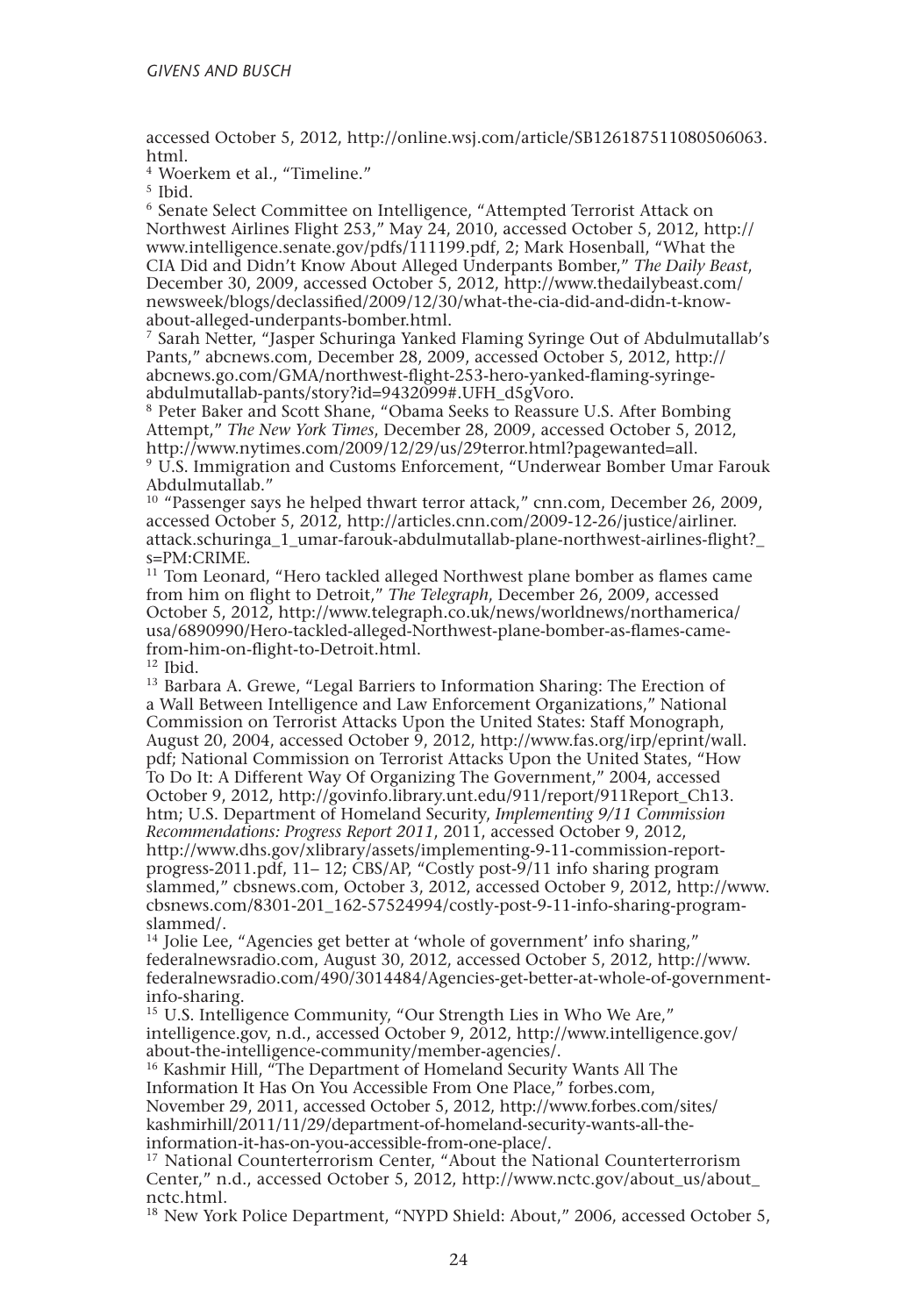2012, http://www.nypdshield.org/public/about.aspx.

 $19$  Ibid.

20 The Washington Post, "Top Secret America: New York," 2012, retrieved October 5, 2012, http://projects.washingtonpost.com/top-secret-america/states/ new-york/.

<sup>21</sup> Michael Barbaro and Justin Gillis, "Wal-Mart at Forefront of Hurricane Relief," *The Washington Post*, September 6, 2005, accessed October 5, 2012, http://www. washingtonpost.com/wp-dyn/content/article/2005/09/05/AR2005090501598. html; Steven Horwitz, "Wal-Mart to the Rescue: Private Enterprise's Response to Hurricane Katrina," June 2008, accessed March 6, 2013, http://myslu.stlawu. edu/~shorwitz/Papers/Wal-Mart\_to\_the\_Rescue.pdf.

22 Ami J. Abou-bakr, *Managing Disasters through Public-Private Partnerships* (Washington, DC: Georgetown University Press, 2013), 24.

<sup>23</sup> Craig Allen, "As Joplin, Missouri Rebuilds, a Home Depot Store Reopens," homedepot.com, January 11, 2012, accessed October 5, 2012, http://ext. homedepot.com/community/blog/tag/joplin/.

24 Roger McKinney, "RESOURCE: FEMA specialists on hand at Home Depot," *The Joplin Globe*, July 1, 2011, accessed March 6, 2013, http://www.joplinglobe.com/ tornadoresources/x652255506/FEMA-specialists-on-hand-at-Home-Depot.

25 U.S. Department of Homeland Security, *Implementing 9/11 Commission Recommendations: Progress Report 2011*, 2011, accessed March 6, 2013, http://www. dhs.gov/xlibrary/assets/implementing-9-11-commission-report-progress-2011.pdf,  $3-6.$ 

26 National Commission on Terrorist Attacks Upon the United States, *The 9/11 Commission Report*, 2004, accessed March 6, 2013, http://www.9-11commission. gov/report/911Report.pdf, 433.

27 U.S. Department of Homeland Security, *Department of Homeland Security Information Sharing Strategy*, April 18, 2008, accessed March 6, 2013, http:// www.dhs.gov/xlibrary/assets/dhs\_information\_sharing\_strategy.pdf, 6; Peter J. Denning, "Hastily Formed Networks," *Communications of the ACM* 49, no. 4 (2006): 18–19; Naim Kapucu, "Non-Profi t Response to Catastrophic Disasters," *Disaster Prevention and Management* 16, no. 4 (2007): 551–561; Eugene Bardach, *Getting Agencies to Work Together: The Practice and Theory of Managerial Craftsmanship* (Washington, DC: Brookings Institution Press, 1998), 252–253; William L. Waugh, Jr., "Terrorism, Homeland Security, and the National Emergency Management Network," *Public Organization Review* 3, no. 4 (2003): 373–385.

28 The White House, *National Strategy for Information Sharing,* October 2007, accessed March 6, 2013, http://www.fas.org/sgp/library/infoshare.pdf, 10. 29 U.S. Department of Homeland Security, *Department of Homeland Security Information Sharing Strategy*, 2.

<sup>30</sup> Joseph W. Pfeifer, "Network Fusion: Information and Intelligence Sharing for a Networked World," *Homeland Security Affairs* 8 (October 2012): 11.

<sup>31</sup> Nathan E. Busch and Austen D. Givens, "Public-Private Partnerships in Homeland Security: Opportunities and Challenges," *Homeland Security Affairs* 8 (October 2012): 13.

32 Joseph Straw, "Intelligence Sharing improves," *Security Management*, n.d., accessed October 5, 2012, http://www.securitymanagement.com/article/ intelligence-sharing-improves.

<sup>33</sup> U.S. Department of Homeland Security, "DHS Announces New Information-Sharing Tool to Help Fusion Centers Combat Terrorism" [Press Release], September 14, 2009, accessed October 9, 2012, http://www.dhs.gov/ news/2009/09/14/new-information-sharing-tool-fusion-centers-announced. <sup>34</sup> Federal Emergency Management Agency, Lessons Learned Information Sharing (llis.gov), n.d., accessed October 9, 2012, https://www.llis.dhs.gov/index.do. <sup>35</sup> Central Intelligence Agency, "Intellipedia Celebrates Third Anniversary with a Successful Challenge," April 29, 2009, accessed October 9, 2012, https://www. cia.gov/news-information/featured-story-archive/intellipedia-celebrates-thirdanniversary.html; Joab Jackson, "A-Space melds social media and intelligence

gathering," gcn.com, November 20, 2009, accessed October 9, 2012, http://gcn.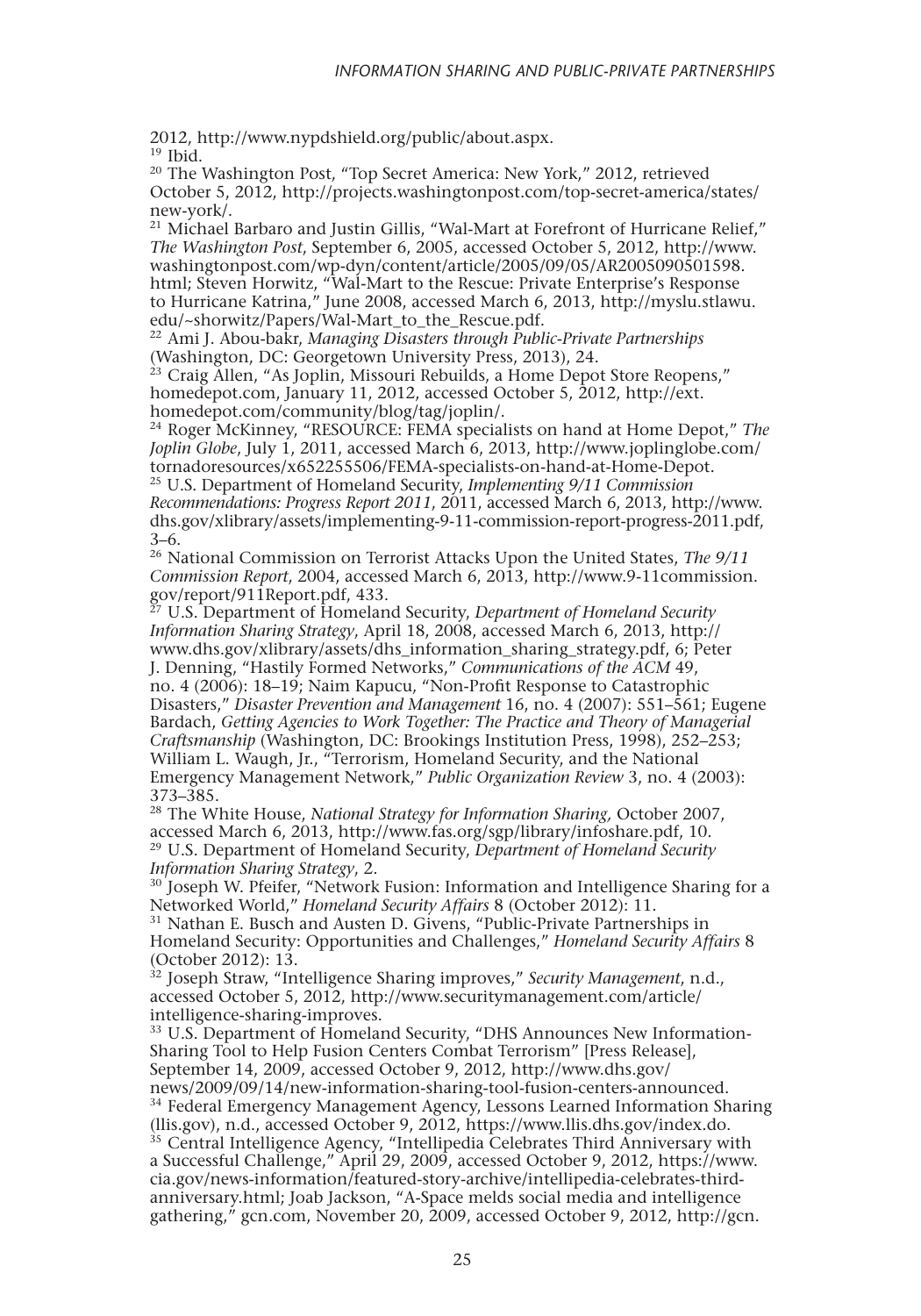com/articles/2009/11/30/a-space-dia-intell-sharing-wiki.aspx.

36 Federal Bureau of Investigation, Law Enforcement Online (leo.gov), n.d., accessed October 9, 2012, http://www.leo.gov/.

 $37$  Hamilton Bean, "Exploring the Relationship between Homeland Security Information Sharing & Local Emergency Preparedness," *Homeland Security Affairs*

5, no. 2 (2009): 9, italics in the original.

38 Ibid., 8.

<sup>39</sup> Henry H. Willis, Genevieve Lester, and Gregory F. Treverton, "Information Sharing for Infrastructure Risk Management: Barriers and Solutions," *Intelligence and National Security* 24, no. 3 (June 2009): 362–363.

40 Senate Select Committee on Intelligence, "Attempted Terrorist Attack on Northwest Airlines Flight 253," 2.

 $41$  Ibid.

 $42$  Ibid.

43 Ibid., 6,7,9.

44 Ibid., 8.

45 Ibid., 7.

<sup>46</sup> Bean, "Exploring the Relationship between Homeland Security Information Sharing."

47 Ibid., 9, asterisks ours.

48 Converting names from one alphabet to another alphabet is called transliteration. The issue of transliteration in national security databases is receiving increasing attention. See David Holmes, Samsun Kashfi, and Syed Uzair Aqeel, "Transliterated Arabic Name Search," Proceedings of the Third IASTED International Conference: Communications, Internet, and Information Technology, November 2004, accessed October 9, 2012, http://uzair.nairang.org/ wp-content/uploads/2006/10/433-175.pdf; Mark Arehart, "Indexing Methods for Faster and More Effective Person Name Search," Proceedings of the 2010 Language Resources Evaluation Conference, 2010, accessed October 9, 2012, http://www.lrecconf.org/proceedings/lrec2010/pdf/166\_Paper.pdf.

<sup>49</sup> Peter L. Gomez, "Enhancing FBI Terrorism and Homeland Security Information Sharing With State, Local, And Tribal Agencies" (master's thesis, Naval Postgraduate School, September 2010, 2.

<sup>50</sup> U.S. Department of Homeland Security Office of the Inspector General, *Information Sharing on Foreign Nationals: Border Security (Redacted)*, February 2012, OIG-12-39, 2.

51 Willis, Lester, and Treverton, "Information Sharing for Infrastructure Risk Management," 348.

52 International Association of Chiefs of Police, *National Policy Summit: Building Private/Public Policing Partnerships to Prevent and Respond to Terrorism and Public Disorder—Vital Issues and Policy Recommendations*, 2004, accessed October 9, 2012, https://www.theiacp.org/LinkClick.aspx?fileticket=UVc2ImxcWpQ%3D&tabid=938, 7. 53 Ibid.

54 Richard A. Best Jr., "Intelligence Information: Need-to-Know vs. Need-to-Share," Congressional Research Service, June 6, 2011, retrieved September 21, 2012, http://www.fas.org/sgp/crs/intel/R41848.pdf, 3.

55 William Henderson, "How Much Does It Really Cost to Get a Security Clearance?", clearancejobs.com, August 7, 2011, accessed October 9, 2012, http://www.clearancejobs.com/cleared-news/381/how-much-does-it-really-costto-get-a-security-clearance.

<sup>56</sup> Presidential Policy Directive (PPD) 21 reduced the number of federally recognized critical infrastructure sectors from 18 to 16. See The White House, "Presidential Policy Directive—Critical Infrastructure Protection and Resilience," February 12, 2013, accessed March 7, 2013, http://www.whitehouse.gov/thepress-office/2013/02/12/presidential-policy-directive-critical-infrastructuresecurity-and-resil; U.S. Department of Homeland Security, "Critical Infrastructure Sectors," n.d., accessed March 6, 2013, http://www.dhs.gov/critical-infrastructuresectors.

<sup>57</sup> Hamilton Bean and Lisa Keränen, "The Role of Homeland Security Information Bulletins Within Emergency Management Organizations: A Case Study of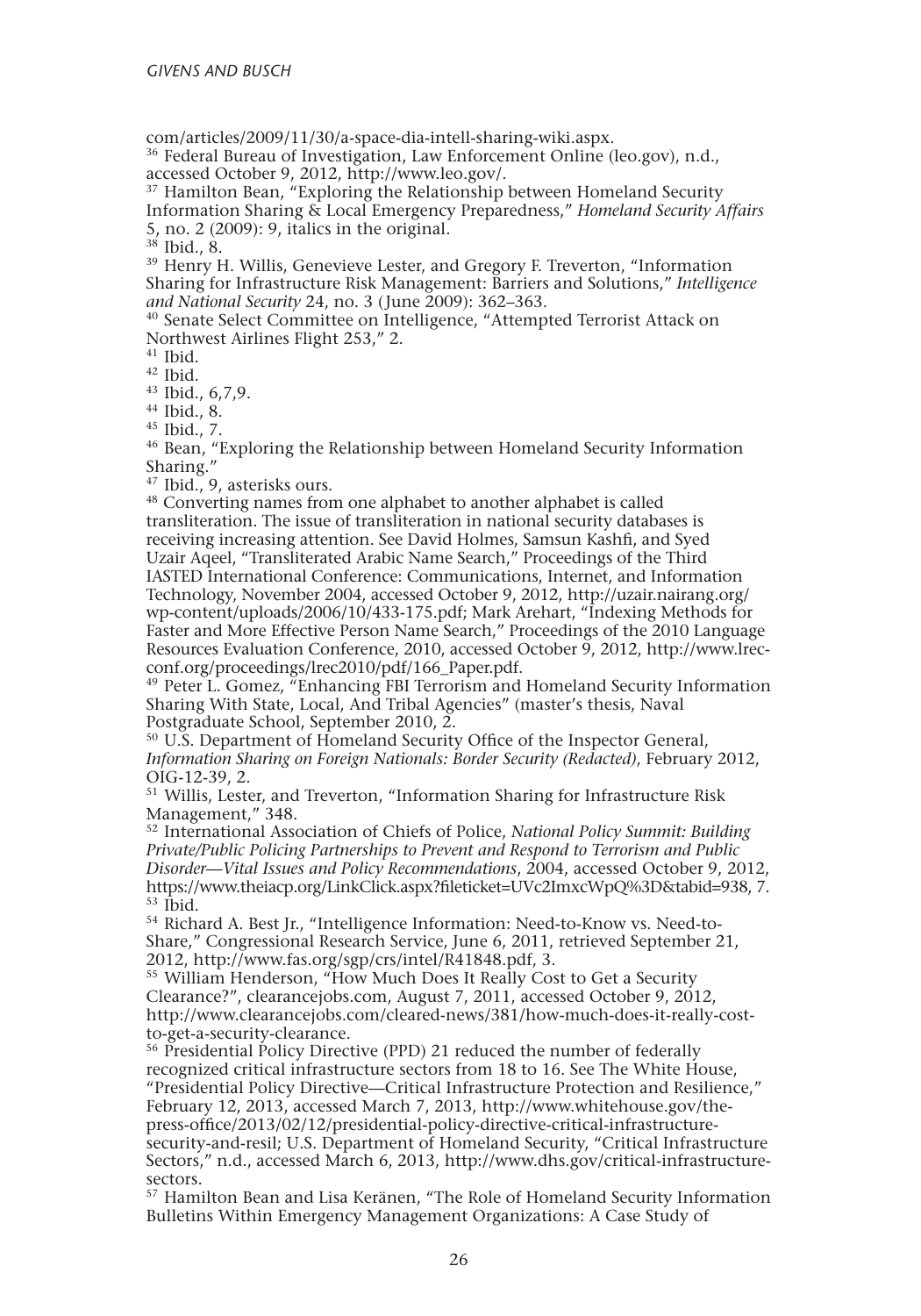Enactment," *Journal of Homeland Security and Emergency Management* 4, no. 2 (2007): 9.

 $58$  Ibid.

 $59$  Ibid.

<sup>60</sup> David Olinger and Jennifer Brown, "Colorado's homeland security spending has been all over the map," *The Denver Post*, September 4, 2011, accessed October 9, 2012, http://www.denverpost.com/911/ci\_18805920; "Montcalm County gets homeland security snow cone machine," wzzm13.com, December 5, 2011, accessed October 9, 2012, http://www.wzzm13.com/news/article/188877/14/ Montcalm-County-gets-homeland-security-snow-cone-machine.

61 Katherine J. Worboys, "Recent Research from *Lessons Learned Information Sharing*: The Importance of Partnerships in the Rural Water Response to Hurricane Katrina," *Journal of Environmental Health* 69, no. 2 (September 2006): 31–33.

<sup>62</sup> Bean, "Exploring the Relationship between Homeland Security Information Sharing," 7.

63 Ibid., 12.

64 U.S. Department of Homeland Security, "Critical Infrastructure Sector Partnerships," n.d., accessed October 9, 2012, http://www.dhs.gov/criticalinfrastructure-sector-partnerships.

65 Richard A. Best Jr., "Intelligence Information: Need-to-Know vs. Need-to-Share," Congressional Research Service, Report No. R41848, June 6, 2011, retrieved September 21, 2012, http://www.fas.org/sgp/crs/intel/R41848.pdf, 1–13. 66 Rachel Nyswander Thomas, "Securing Cyberspace through Public Private Partnership: A Comparative Analysis of Partnership Models" (master's thesis, Georgetown University, 2012).

67 Ibid.

68 Bean, "Exploring the Relationship between Homeland Security Information Sharing."

69 Ben Bain, "Information-sharing platform hacked," *Federal Computer Week*, May 13, 2009, accessed October 9, 2012, http://fcw.com/articles/2009/05/13/web-dhshsin-intrusion-hack.aspx.

70 Ibid.

 $71$  U.S. Government Accountability Office, "Critical Infrastructure Protection: Key Private and Public Cyber Expectations Need to Be Consistently Addressed," July 2010, GAO-10-628, 13.

72 Ibid., 22.

73 "Public-Private Sector Information Sharing-Paul Byron Pattak," Symposium on Homeland Security, 26.16– 27.10, posted by Christopher Newport University Center for American Studies, July 20, 2012, http://www. symposiumonhomelandsecurity.com/Panel3.html.

<sup>74</sup> Nathan Alexander Sales, "Mending Walls: Information Sharing After the USA PATRIOT Act," *Texas Law Review* 88, no. 7 (June 2010): 1804.

75 Federal Bureau of Investigation, infragard.net, 2012, accessed October 9, 2012, http://www.infragard.net/.

 $76$  This is similar to the agenda-setting function of homeland security bulletins. See Bean and Keränen, "The Role of Homeland Security Information Bulletins," 9–10. 77 Darryl Plecas, Amanda V. McCormick, Jason Levine, Patrick Neal, and Irwin M. Cohen, "Evidence-based information sharing solution between law enforcement agencies," *Policing: An International Journal of Police Strategies and Management* 34, no. 1 (2011): 120–134.

78 U.S. Department of Homeland Security, "Critical Infrastructure Partnership Advisory Council," n.d., accessed October 9, 2012, http://www.dhs.gov/criticalinfrastructure-partnership-advisory-council.

79 U.S. Department of Homeland Security, "Critical Infrastructure Sectors," n.d., accessed April 19, 2013, http://www.dhs.gov/critical-infrastructure-sectors. 80 For an example of how Likert scales have been used to measure trust, see John K. Butler Jr., "Toward understanding and measuring conditions of trust: Evolution of a conditions of trust inventory," *Journal of Management* 17, no. 3 (1991): 643–663.